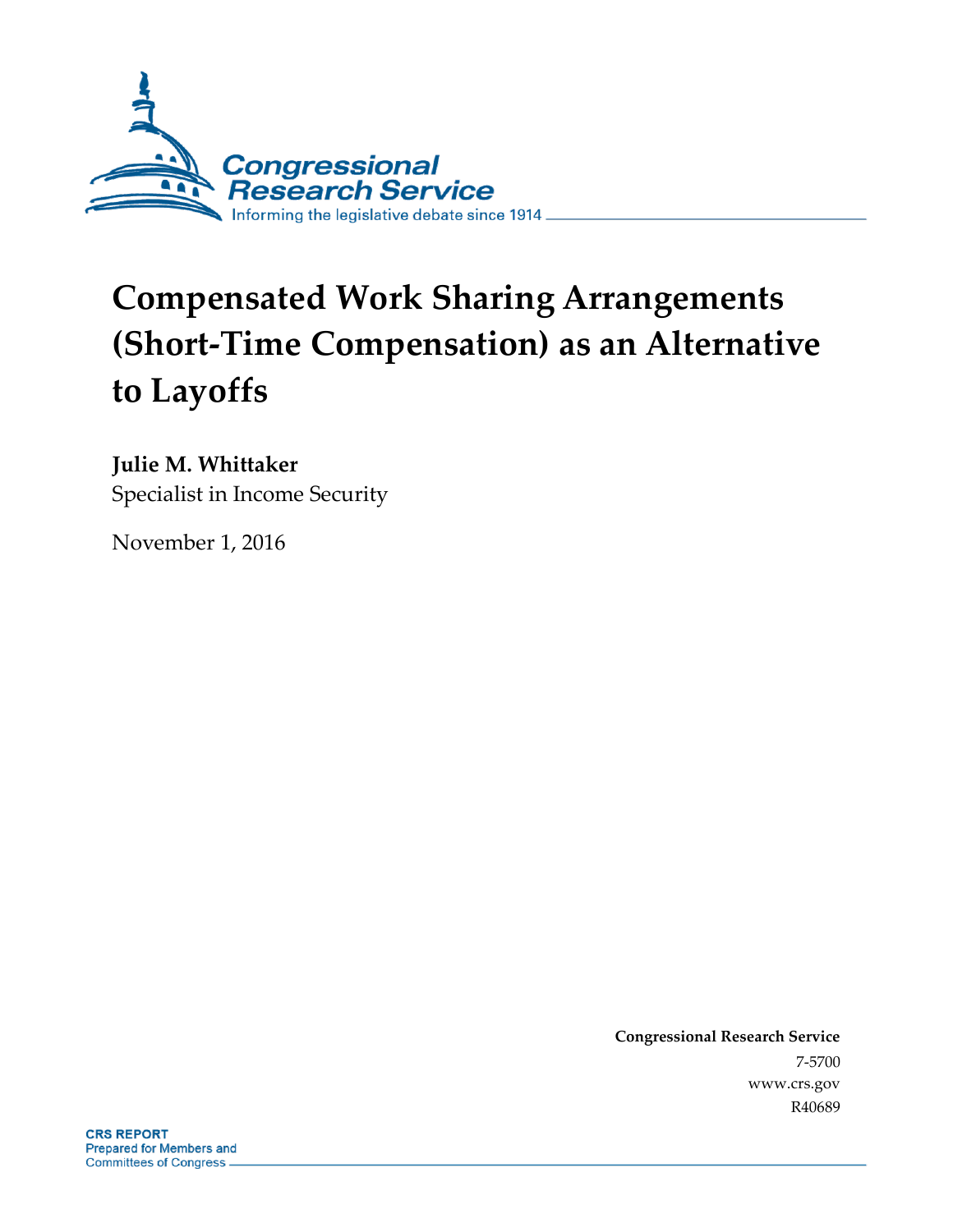## **Summary**

Short-time compensation (STC) is a program within the federal-state unemployment insurance system. In states that have STC programs, workers whose hours are reduced under a formal work sharing plan may be compensated with STC, which is a regular unemployment benefit that has been pro-rated for the partial work reduction.

Although the terms *work sharing* and *short-time compensation* are sometimes used interchangeably, *work sharing* refers to any arrangement under which workers' hours are reduced in lieu of a layoff. Under a work sharing arrangement, a firm faced with the need to downsize temporarily chooses to reduce work hours across the board for all workers instead of laying off a smaller number of workers. For example, an employer might reduce the work hours of the entire workforce by 20%, from five to four days a week, in lieu of laying off 20% of the workforce.

Employers have used STC combined with work sharing arrangements to reduce labor costs, sustain morale compared to layoffs, and retain highly skilled workers. Work sharing can also reduce employers' recruitment and training costs by eliminating the need to recruit new employees when business improves. On the employee's side, work sharing spreads more moderate earnings reductions across more employees—especially if work sharing is combined with STC—as opposed to imposing significant hardship on a few. Many states also require that employers who participate in STC programs continue to provide health insurance and retirement benefits to work sharing employees as if they were working a full schedule.

Work sharing and STC cannot, however, avert layoffs or plant closings if a company's financial situation is dire. In addition, some employers may choose not to adopt work sharing because laying off workers may be a less expensive alternative. This may be the case for firms whose production technologies make it expensive or impossible to shorten the work week. For other firms, it may be cheaper to lay off workers than to continue paying health and pension benefits on a full-time equivalent basis. Work sharing arrangements in general also redistribute the burden of unemployment from younger to older employees, and for this reason the arrangements may be opposed by workers with seniority who are less likely to be laid off.

From the perspective of state governments, concerns about the STC program have included the program's high administrative costs. Massachusetts has made significant strides in automating STC systems and reducing costs, but many other states still manage much of the STC program on paper.

Currently, approximately half of the states and the District of Columbia have enacted STC programs to support work sharing arrangements. However, few UC beneficiaries are STC participants. At the peak of its use in 2010, the STC beneficiaries totaled nearly 3% of regular unemployment compensation first payments. The reasons for low take-up of the STC program are not completely clear, but key causes include lack of awareness of the program, administrative complexity for employers, and employer costs. P.L. 112-96, passed in February 2012, offered grants to states to help bring attention to the states' STC laws. In addition, P.L. 112-96 provided temporary federal funding to states that have existing STC programs or to create a new one. Despite these changes, the proportion of UC claimants receiving funds from STC remains low relative to overall UC claims.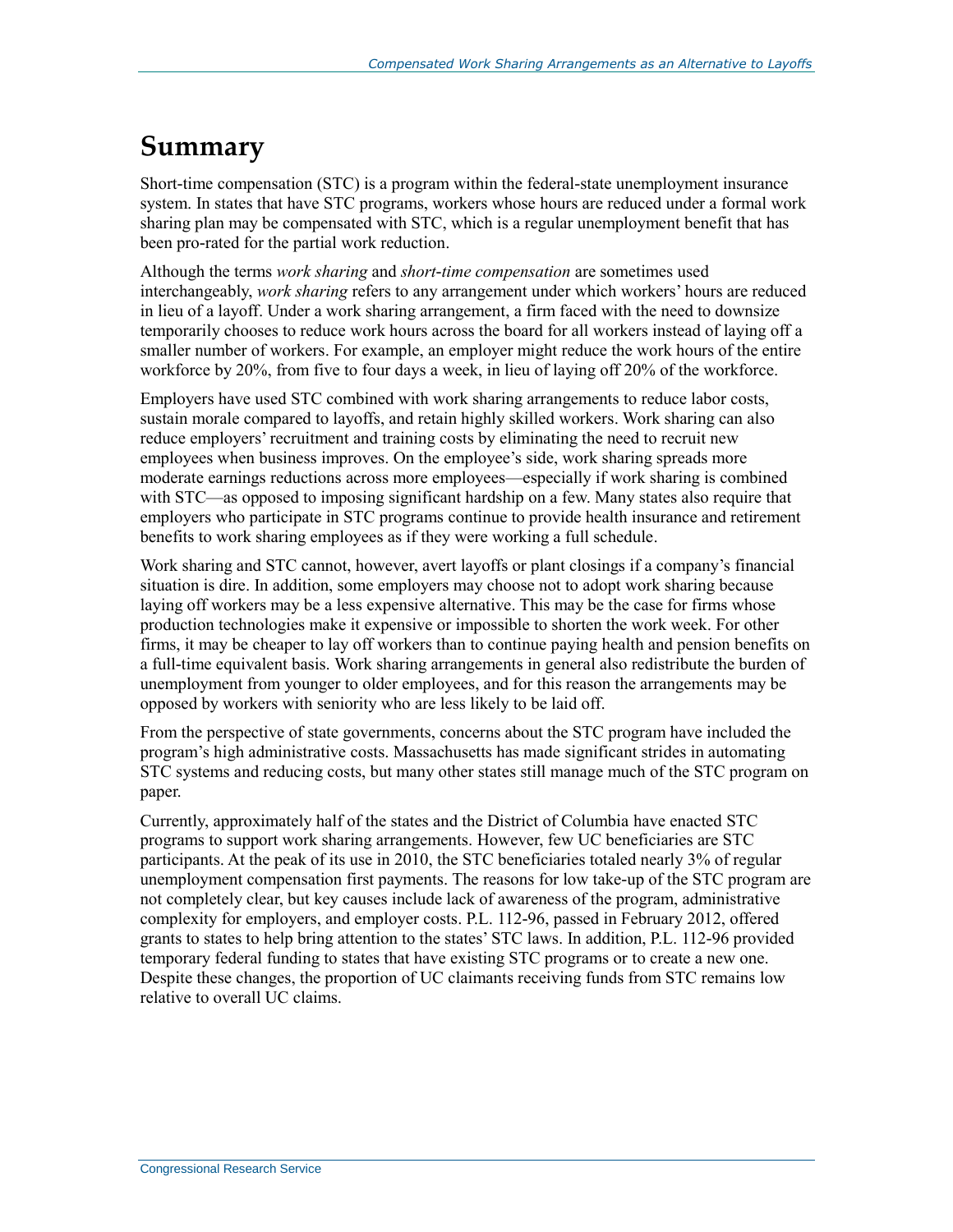## **Contents**

### **Tables**

| Table 1. Short-Time Compensation (STC) and Regular Unemployment Compensation   |  |
|--------------------------------------------------------------------------------|--|
| Table 2. State Legislation and Short-Time Compensation (STC) First Payments as |  |
|                                                                                |  |
|                                                                                |  |
|                                                                                |  |

Table A-1. States with Short-Time Compensation Programs, 2016 .............................................. 16

### **Appendixes**

|  |  |  |  |  | Appendix. State Implementation of Short-Time Compensation Programs 15 |  |
|--|--|--|--|--|-----------------------------------------------------------------------|--|
|--|--|--|--|--|-----------------------------------------------------------------------|--|

### **Contacts**

|--|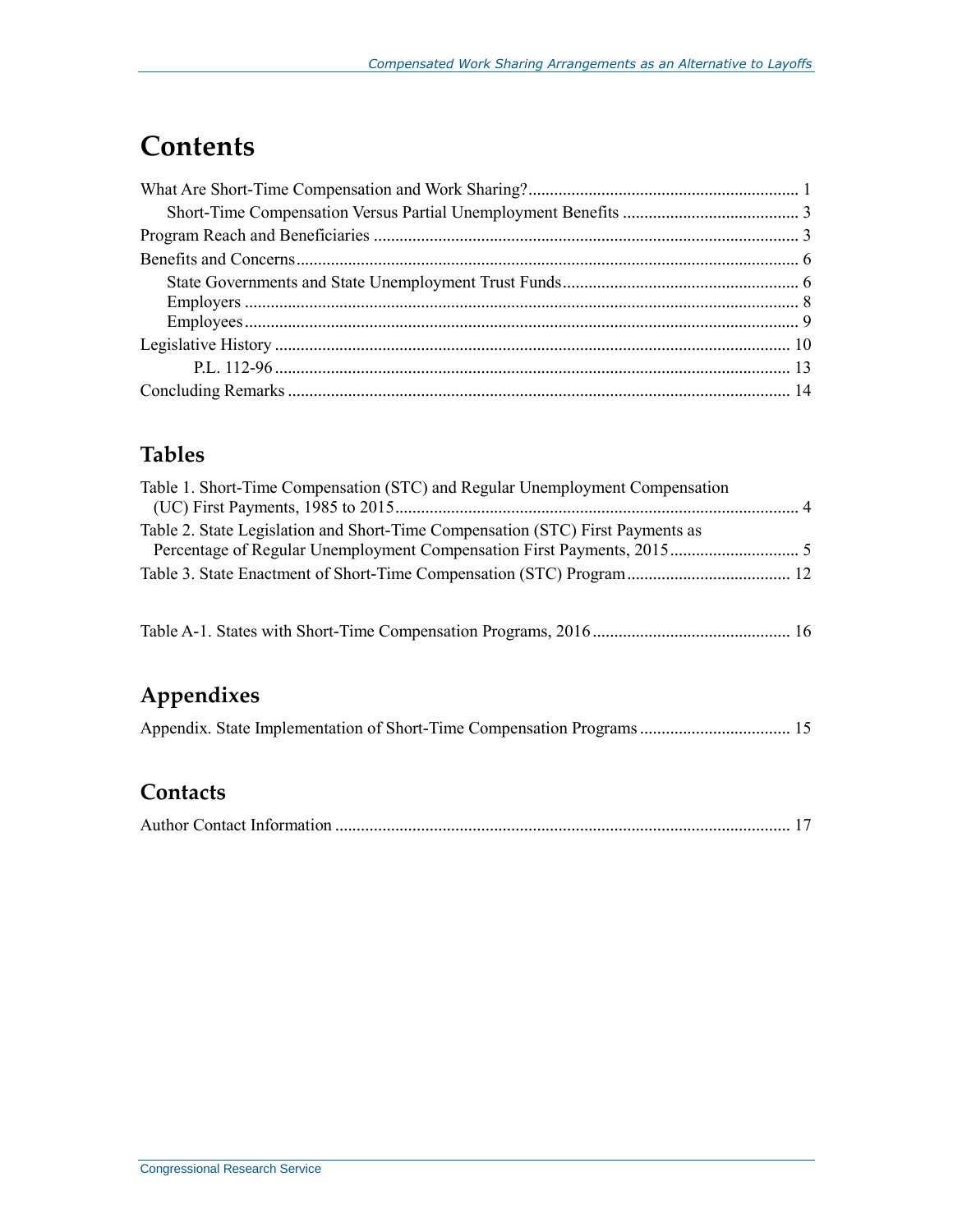hort-time compensation (STC), sometimes called work sharing, is a program within the federal-state unemployment compensation (UC) system. It provides pro-rated unemployment benefits to workers whose hours have been reduced in lieu of a layoff. STC **Solution** text time compensation (STC), sometimes called work sharing, is a program within the federal-state unemployment compensation (UC) system. It provides pro-rated unemployment benefits to workers whose hours have b employers determine that a temporary reduction in work hours is necessary.

The STC program has never reached many workers. As will be discussed below, approximately half of states have enacted STC legislation and, within these states, few firms and workers have participated. The reasons for this seem to be a combination of difficulty the U.S. Department of Labor (U.S. DOL) has had in implementing the 1992 authorizing legislation, lack of awareness on the part of employers, unsuitability of work sharing arrangements for some firms or workers, and costs of the program. Congress passed legislation in February 2012, P.L. 112-96, which provided clarification to the definition of STC and also provided incentives to states to adopt and modify STC programs. Despite these changes, the proportion of UC claimants participating in STC remains low.

## **What Are Short-Time Compensation and Work Sharing?**

The terms *short-time compensation* and *work sharing* are sometimes used interchangeably, however the term *work sharing* also refers more broadly to any arrangement under which a firm chooses to reduce work hours across the board for many or all workers instead of permanently laying off a smaller number of workers.<sup>1</sup>

In a typical example of work sharing, a firm that must temporarily reduce its 100-person workforce by 20% would accomplish this by reducing the work hours of the entire workforce by 20%—from five to four days a week—in lieu of laying off 20 workers. Workers whose hours are reduced are sometimes compensated with STC, which is equivalent to regular unemployment benefits that have been pro-rated for the partial work reduction.<sup>2</sup> In this example, workers' STC benefits would be 20% of the unemployment benefit they would have been entitled to had they been laid off. As unemployment benefits generally replace almost half of an average worker's wages (with considerable variation among states),  $3 \overline{STC}$  benefits for a worker who has experienced a 20% reduction in hours would amount to about 10% of the worker's wages before the reduction in hours. Employees would therefore receive a combined income of about 90% of their full-time wages as compensation for four days of work: 80% as wages plus 10% as STC.

Working reduced hours because of economic conditions is currently quite common. In September 2016, an estimated 61% (3.5 million) of all part-time workers were employed part-time because of slack work or business conditions.<sup>4</sup>

<sup>&</sup>lt;sup>1</sup> Work sharing should be distinguished from "job sharing," which usually involves splitting a single position among two or more part-time workers.

<sup>2</sup> For more on the federal-state unemployment insurance system, see CRS Report RL33362, *Unemployment Insurance: Programs and Benefits*, by Julie M. Whittaker and Katelin P. Isaacs.

<sup>3</sup> U.S. Department of Labor, *Unemployment Insurance Chartbook*, Replacement Rates, U.S. Average, http://ows.doleta.gov/unemploy/chartbook.asp.

<sup>4</sup> U.S. Bureau of Labor Statistics, *Employment Situation News Release*, *September 2016*, Table A-8, "Employed Persons by Class of Worker and Part-time Status."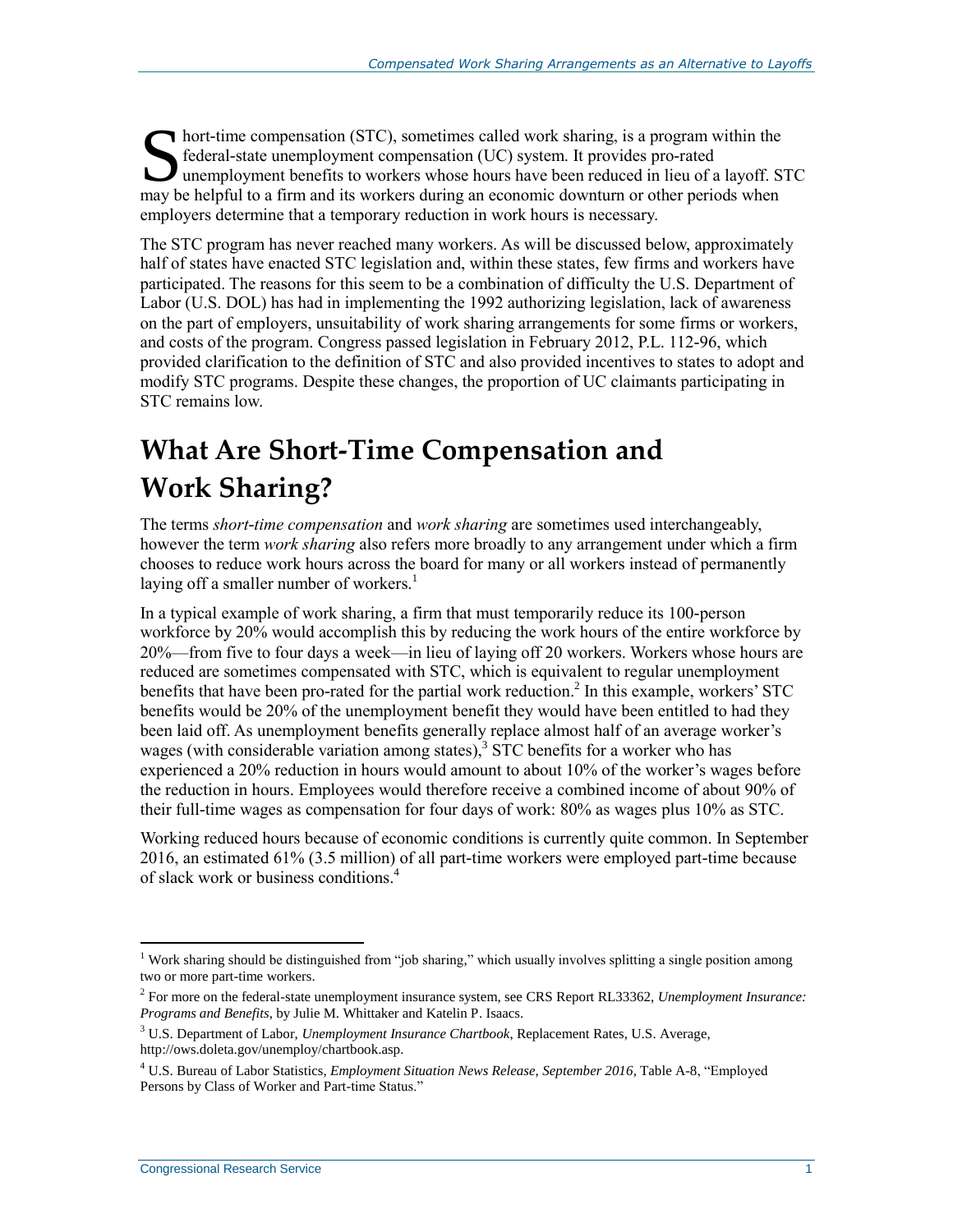Work sharing has a decades-long history in the United States. For example, in the early 1930s, President Hoover encouraged employers to reduce employees' hours instead of laying them off. In 1932, the President's Organization on Unemployment Relief issued a report that concluded, "Reduction in the working time is the principal method of spreading employment" through such means as reduced days per week, reduced hours per day, or rotating time off.<sup>5</sup>

The federal government introduced a temporary, national STC program in 1982 with the Tax Equity and Fiscal Responsibility Act (TEFRA; [P.L. 97-248\)](http://www.congress.gov/cgi-lis/bdquery/R?d097:FLD002:@1(97+248)), which expired in 1985. The U.S. DOL did not curtail the program's operation in existing states, nor did it stop new states from adopting the program. The recession of 1990-1991 brought renewed attention to STC, leading Congress to enact permanent STC legislation, the Unemployment Compensation Amendments of 1992 (UCA; P.L. 102-318). However, at the time, government officials argued that the 1992 law was restrictive in application and would have put many existing state STC programs out of compliance and required clarification. In February 2012, Congress passed [P.L. 112-96,](http://www.congress.gov/cgi-lis/bdquery/R?d112:FLD002:@1(112+96)) which, among other provisions, clarifies requirements related to STC programs. Under P.L. 112-96, the term *short-time compensation program* means a program under which

- employers participate on a voluntary basis and submit a written plan to the appropriate state agency;
- an employer reduces the number of hours worked by employees in lieu of layoffs;
- employees' workweeks have been reduced by at least 10% and by no more than the percentage determined by the state (if any, but in no case by more than 60%);
- STC is paid as a pro rata portion of the unemployment compensation that would otherwise be payable to the employee if such employee were employed;
- eligible employees are not required to meet the "able, available and actively seeking work" requirement of regular unemployment compensation, but they must be available for their normal workweeks;
- eligible employees may participate in a state-approved, employer-sponsored, or Workforce Investment Act training program; and
- employers who provide health or retirement benefits (defined benefit or defined contribution pension plans) must certify to the appropriate state agency that such benefits will continue to be provided to STC participants under the same terms and conditions as though the workweek of such employee had not been reduced or to the same extent as other employees not participating in the STC program.

As described below, [P.L. 112-96](http://www.congress.gov/cgi-lis/bdquery/R?d112:FLD002:@1(112+96)) provided temporary, federal financing for 100% of STC benefits in states that meet the new definition of an STC program. A transition period of up to two years and six months from enactment of this law was provided for states with existing STC programs that did not meet the new definition.<sup>6</sup>

<sup>5</sup> William J. Barrett, *Spreading Work: Methods and Plans in Use*, The President's Organization on Unemployment Relief, Washington, DC, April 1932.

 $6$  Under permanent law, STC benefits are financed the same way that regular unemployment benefits are financed, that is, through state unemployment taxes on employers. An employer's unemployment tax rate is determined from a schedule of possible rates depending on the firm's experience with unemployment, including STC. This is known as "experience rating." By taxing STC employers based on their experience with STC in addition to regular unemployment, states ensure that the cost of STC is not passed on to non-STC firms.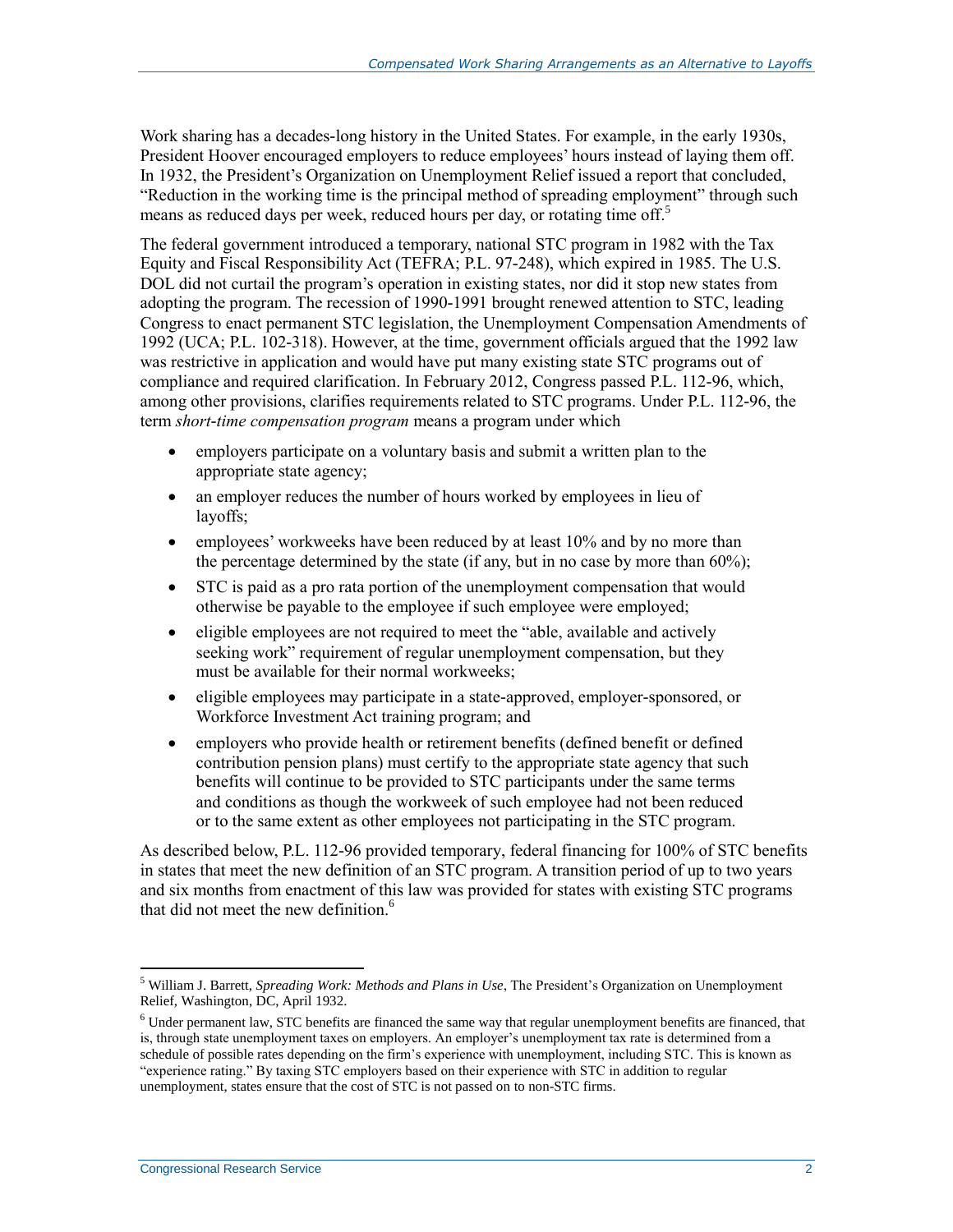Currently, over half of the states and the District of Columbia have enacted STC programs. A description of STC programs in the states that currently operate them can be found in the **[Appendix](#page-17-0)**.

### **Short-Time Compensation Versus Partial Unemployment Benefits**

The federal-state unemployment insurance system also permits payment of "partial unemployment benefits" to a worker whose hours have been reduced significantly or to an unemployed worker who has accepted a part-time job while searching for a permanent, full-time job. To qualify for partial unemployment benefits, however, a worker must generally experience a significant reduction in work hours and pay.

States provide partial unemployment benefits to part-time workers who are earning less than their weekly benefit amount (which is based on previous earnings). States reduce a worker's unemployment benefit by the amount of earnings from work, usually less a small disregard (for example, \$50 or 25% of the weekly UC benefit amount), with the result that a person may receive almost no benefit if he or she has part-time earnings greater than the benefit amount.<sup>7</sup>

Unemployment benefits generally replace almost 50% of average wages, up to a cap, although there is considerable variation by state. As a result, to qualify for partial unemployment benefits, an average worker generally must have a reduction of 50% or more in his or her normal hours. For higher-income employees this may translate into even deeper cuts in work hours.

Partial unemployment benefits may help employees whose hours are reduced by 50% or more, but they offer little incentive for employees to accept voluntarily a smaller reduction in work hours. By comparison, most state STC programs cap work hour reductions under a qualified work sharing plan to no more than 60%. STC benefits are available to employees whose work hours have been cut by as little as 10% and are not offset by work earnings.

## **Program Reach and Beneficiaries**

Although just over half of states now have STC programs, there continues to be only limited use of the option. From 1982 through 2008, the ratio of STC beneficiaries to regular unemployment compensation beneficiaries among all states attained 1% only twice, in 1992 and in 2001. In 2009, however, the ratio of STC beneficiaries to regular unemployment compensation beneficiaries rose to 2%, and this ratio reached nearly 3% in 2010, as shown in **[Table 1](#page-6-0)**.

Use of STC is highly countercyclical to business conditions because employers are more likely to be interested in work sharing when they need to manage labor costs in the face of relatively low demand for their products. The local peaks in 1992, 2001, and 2009-2011 correspond with the recessions of July 1990 to March 1991, March 2001 to November 2001, and again with the December 2007-June 2009 recession. Almost 98,000 workers received STC in 1992, about 111,000 received STC in 2001, about 314,000 received STC benefits in 2010, and about 236,000 workers received STC in 2011. In 2013, STC use fell significantly to under 74,000 beneficiaries. By 2015, the number of new STC beneficiaries had fallen to just over 60,000; however, it remains higher than numbers reported in the pre-recessionary years of 2004-2007.

<sup>7</sup> See Table 3-8, *Comparison of State Unemployment Insurance Laws 2016*, Employment and Training Administration, U.S. Department of Labor, 2016, pp. 3-17 to 3-20, http://ows.doleta.gov/unemploy/pdf/uilawcompar/2016/ monetary.pdf.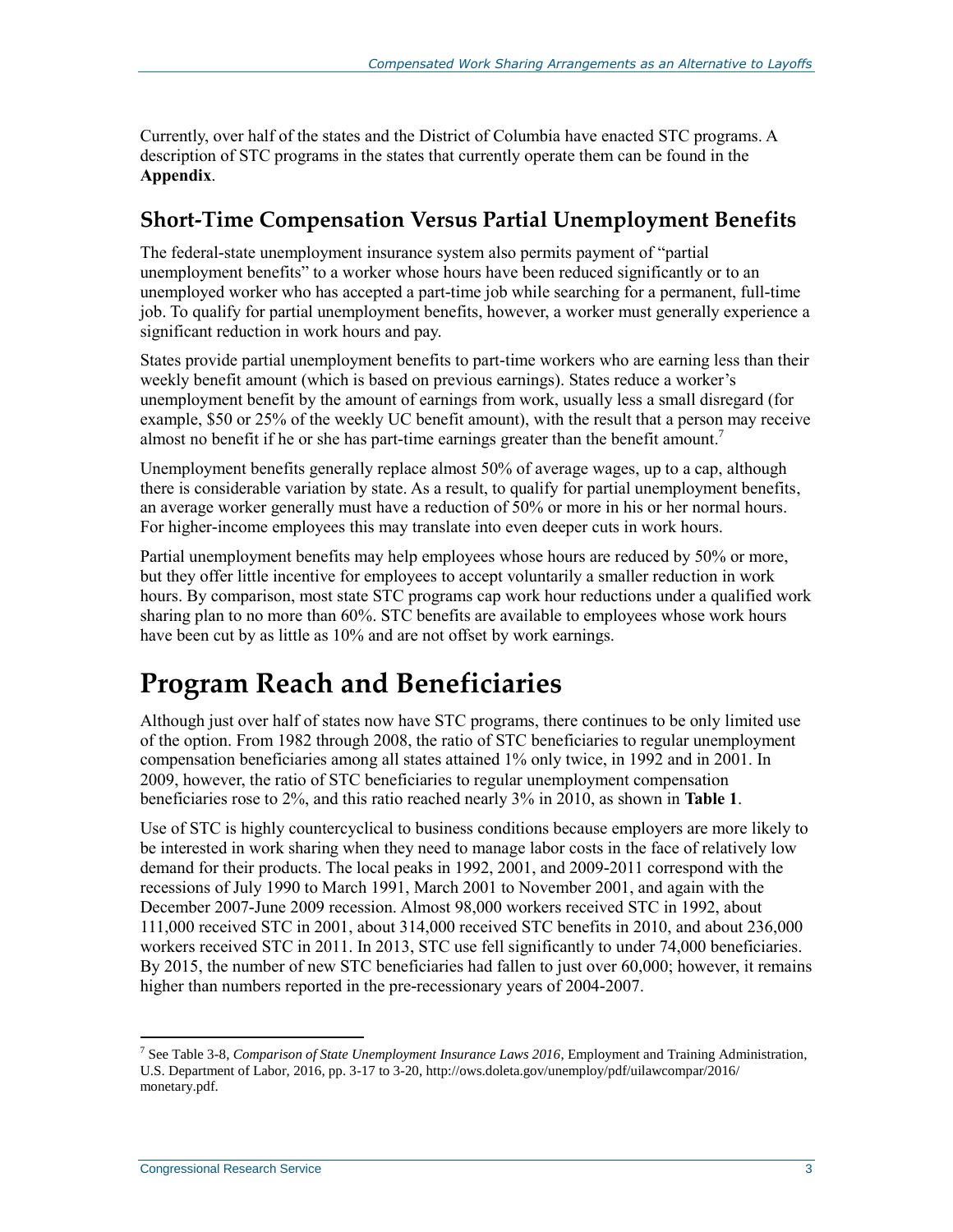<span id="page-6-0"></span>

| Year | <b>STC 1st Payments</b> | Regular UC 1st<br><b>Payments</b> | Percentage of STC 1st<br>Payments to All 1st Payments<br><b>STC/(UC+STC)*100%</b> |
|------|-------------------------|-----------------------------------|-----------------------------------------------------------------------------------|
| 1985 | 4,387                   | 8,363,380                         | 0.05%                                                                             |
| 1986 | 12,956                  | 8,360,752                         | 0.15%                                                                             |
| 1987 | 23,019                  | 7,203,357                         | 0.32%                                                                             |
| 1988 | 25,588                  | 6,860,662                         | 0.37%                                                                             |
| 1989 | 32,474                  | 7,368,766                         | 0.44%                                                                             |
| 1990 | 44,922                  | 8,628,557                         | 0.52%                                                                             |
| 1991 | 94,813                  | 10,074,550                        | 0.94%                                                                             |
| 1992 | 97,619                  | 9,243,338                         | 1.06%                                                                             |
| 1993 | 65,557                  | 7,884,326                         | 0.83%                                                                             |
| 1994 | 53,410                  | 7,959,281                         | 0.67%                                                                             |
| 1995 | 45,942                  | 8,035,229                         | 0.57%                                                                             |
| 1996 | 41,567                  | 7,995,135                         | 0.52%                                                                             |
| 1997 | 32,494                  | 7,325,093                         | 0.44%                                                                             |
| 1998 | 47,728                  | 7,341,903                         | 0.65%                                                                             |
| 1999 | 36,666                  | 6,967,840                         | 0.53%                                                                             |
| 2000 | 32,916                  | 7,035,783                         | 0.47%                                                                             |
| 2001 | 111,202                 | 9,868,193                         | 1.13%                                                                             |
| 2002 | 93,795                  | 10,092,569                        | 0.93%                                                                             |
| 2003 | 83,783                  | 9,935,108                         | 0.84%                                                                             |
| 2004 | 42,145                  | 8,368,623                         | 0.50%                                                                             |
| 2005 | 40,238                  | 7,917,301                         | 0.51%                                                                             |
| 2006 | 39,854                  | 7,350,734                         | 0.54%                                                                             |
| 2007 | 48,924                  | 7,652,634                         | 0.64%                                                                             |
| 2008 | 96,388                  | 10,059,554                        | 0.96%                                                                             |
| 2009 | 288,618                 | 14,172,822                        | 2.04%                                                                             |
| 2010 | 314,102                 | 10,738,550                        | 2.92%                                                                             |
| 2011 | 236,379                 | 9,474,445                         | 2.49%                                                                             |
| 2012 | 89,091                  | 8,661,577                         | 1.01%                                                                             |
| 2013 | 73,958                  | 7,818,878                         | 0.95%                                                                             |
| 2014 | 53,581                  | 7,043,011                         | 0.76%                                                                             |
| 2015 | 60,353                  | 6,501,251                         | 0.93%                                                                             |

| Table 1. Short-Time Compensation (STC) and Regular Unemployment |  |  |
|-----------------------------------------------------------------|--|--|
| Compensation (UC) First Payments, 1985 to 2015                  |  |  |

Source: CRS calculations from data provided by the U.S. Department of Labor's Employment Training Administration. Data on first payments for regular unemployment insurance are from ETA report No. 5-159, available by request.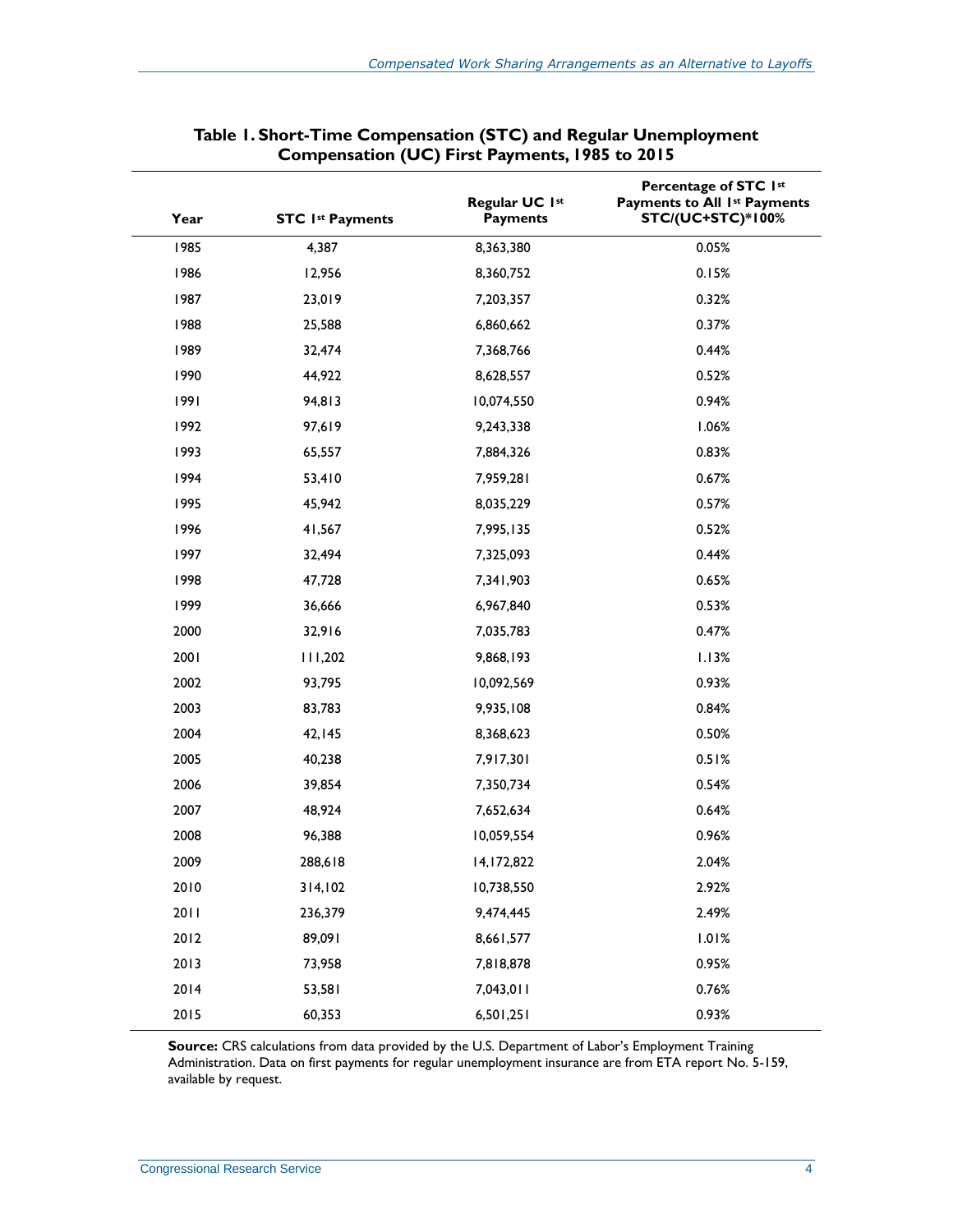**[Table 2](#page-7-0)** shows first payments of STC benefits during 2015 in states with STC programs. STC usage varies significantly among the states with STC programs. For example, the ratio of STC beneficiaries to beneficiaries of regular unemployment compensation ranged from negligible usage in many states to over 9% in Missouri.

| <b>State</b>  | Number of 1st<br><b>STC Payments</b> | Number of 1st<br><b>Regular UC</b><br><b>Payments</b> | Ratio of 1st STC<br>Payments to all 1st<br><b>Payments</b><br><b>STC/(UC+STC)*100%</b> |
|---------------|--------------------------------------|-------------------------------------------------------|----------------------------------------------------------------------------------------|
| Arkansas      | 579                                  | 57,641                                                | 1.00%                                                                                  |
| Arizona       | 815                                  | 82,567                                                | 0.99%                                                                                  |
| California    | 18,734                               | 1,012,256                                             | 1.85%                                                                                  |
| Colorado      | $\mathbf{H}$                         | 92,374                                                | 0.12%                                                                                  |
| Connecticut   | 379                                  | 120,404                                               | 0.31%                                                                                  |
| Florida       | 10                                   | 194,170                                               | 0.01%                                                                                  |
| lowa          | 468                                  | 92,606                                                | 0.51%                                                                                  |
| Kansas        | 2,160                                | 59,694                                                | 3.62%                                                                                  |
| Maine         | 6                                    | 30,004                                                | 0.02%                                                                                  |
| Maryland      | 119                                  | 107,255                                               | 0.11%                                                                                  |
| Massachusetts | 613                                  | 189,738                                               | 0.32%                                                                                  |
| Michigan      | 73                                   | 242,223                                               | 0.03%                                                                                  |
| Minnesota     | 1,389                                | 122,686                                               | 1.13%                                                                                  |
| Missouri      | 9,795                                | 103,654                                               | 9.45%                                                                                  |
| New Hampshire | 154                                  | 17,437                                                | 0.88%                                                                                  |
| New York      | 5,647                                | 459,372                                               | 1.23%                                                                                  |
| Ohio          | 1,713                                | 196,409                                               | 0.87%                                                                                  |
| Oregon        | 2,390                                | 94, 121                                               | 2.54%                                                                                  |
| Pennsylvania  | 10                                   | 391,726                                               | 0.00%                                                                                  |
| Rhode Island  | 902                                  | 31,551                                                | 2.86%                                                                                  |
| Texas         | 9,206                                | 482,925                                               | 1.91%                                                                                  |
| Vermont       | 110                                  | 16,928                                                | 0.65%                                                                                  |
| Washington    | 4,970                                | 162,883                                               | 3.05%                                                                                  |

<span id="page-7-0"></span>

| Table 2. State Legislation and Short-Time Compensation (STC) First Payments as |  |  |
|--------------------------------------------------------------------------------|--|--|
| <b>Percentage of Regular Unemployment Compensation First Payments, 2015</b>    |  |  |

**Source:** CRS calculations from STC first payments data provided by the U.S Department of Labor, Employment and Training Administration, and data on regular unemployment first payments from ETA report no. 5-159, available by request.

**Notes:** If a state did not have at least one first STC payment in 2015 it is not listed. States with an operating program but no STC participants are omitted.

A 2002 study (hereinafter, MaCurdy et al.) in California, the largest (numerically) user of STC, found that manufacturing firms were more likely than other firms to use STC. Manufacturing firms accounted for only 11% of firms generating unemployment benefits of all kinds but they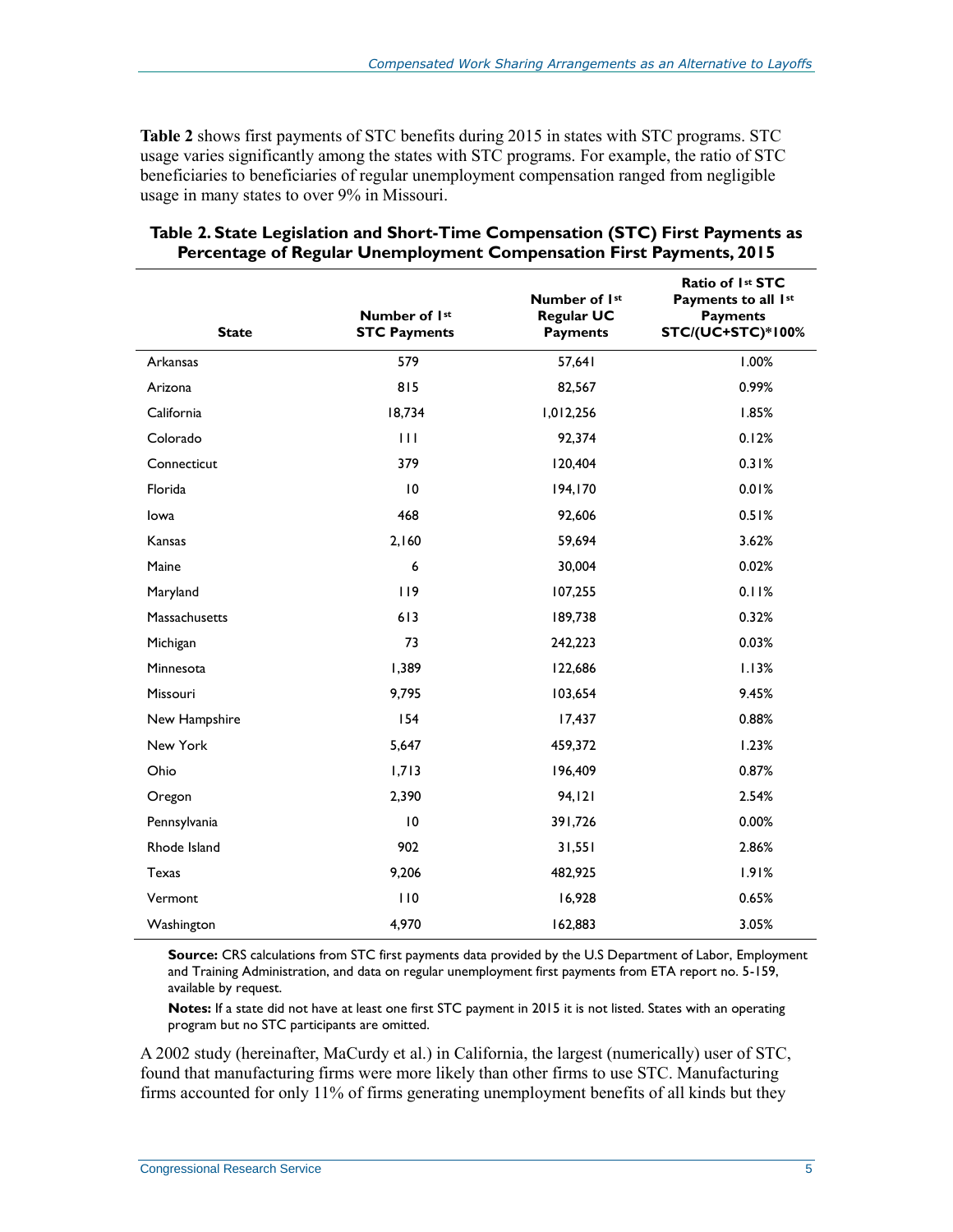accounted for 62% of STC firms. Wholesale trade was the other sector more likely than average to use STC. Firms that used STC were generally older and larger than non-STC users. The average employment in STC firms was 239, compared to average employment of only 40 workers in firms that generated UI charges through layoffs in 2002. Older and larger firms were also more likely to have human resources departments to assist with implementing STC. $8$  In Connecticut in 2009, manufacturing firms were more likely than other firms to use STC.<sup>9</sup>

An interesting finding in the California study is that STC firms often have jobs that require lengthy apprenticeships or on-the-job training programs in which workers learn skills not taught in school. Within the manufacturing sector, the industries that used STC the most were manufacturers of electronics, industrial machinery, fabricated metals, instruments, furniture, primary metals, leather, rubber and plastics, and paper products. Within the construction sector, STC firms were more likely than other construction firms to be "specialty trades contractors" such as plumbers and electricians.

## **Benefits and Concerns**

A firm's decision to seek STC as part of a work sharing arrangement hinges on a number of factors, for example whether work sharing is appropriate for both a firm and its employees. The low usage rate of STC, even in some states that offer the program, may be due in part to the fact that work sharing itself is not appropriate for all firms or all employees.

### **State Governments and State Unemployment Trust Funds**

Work sharing programs in combination with STC can provide macroeconomic benefits to a state by preserving jobs during cyclical downturns, maintaining consumption through continued wages and STC, and ensuring the continuation of employer-sponsored health insurance and pensions, thereby reducing reliance on state-provided services and supports. As is well known, widespread unemployment leads to lower consumer spending and sales tax revenues. In addition, state employment services realize savings through work sharing because they are not called on to provide job search and other assistance. In 2010, the National Governors Association promoted STC as one of a number of recommended policies for assisting workers in an economic  $downturn<sup>10</sup>$ 

The administrative costs of STC programs have been a concern for state labor agencies. In many states, STC is still paper-based and states approve employers' work sharing plans on a case-bycase basis. In addition, STC may increase processing costs for the state agency relative to layoffs because, for a given firm, work sharing affects a larger number of workers than if the firm were to lay off workers.<sup>11</sup> Some suggest that states would experience at least partially offsetting savings

 $\overline{a}$ <sup>8</sup> Thomas MaCurdy, James Pearce, and Richard Kihlthau, "An Alternative to Layoffs: Work Sharing Unemployment Insurance," *California Policy Review*, August 2004.

<sup>9</sup> George M. Wentworth, "The Connecticut Shared Work Program and the Future of Short-time Compensation," presentation to the U.S. Department of Labor's conference on "Recovery and Reemployment Research," Washington, DC, September 16, 2009.

<sup>10</sup> National Governors Association, *NGA Policy Positions: Employment Security System Policy*, July 11, 2010, section 11.3.

 $11$  STC is provided to a relatively larger number of work sharing employees, and 100% of these would be expected to qualify for STC. By contrast, laying off a smaller number of employees results in fewer initial claims for regular unemployment benefits and ultimately in even fewer beneficiaries, because some of those laid off are likely to fail eligibility tests. For example, newer workers, who are more vulnerable in layoffs, are more likely to fail requirements (continued...)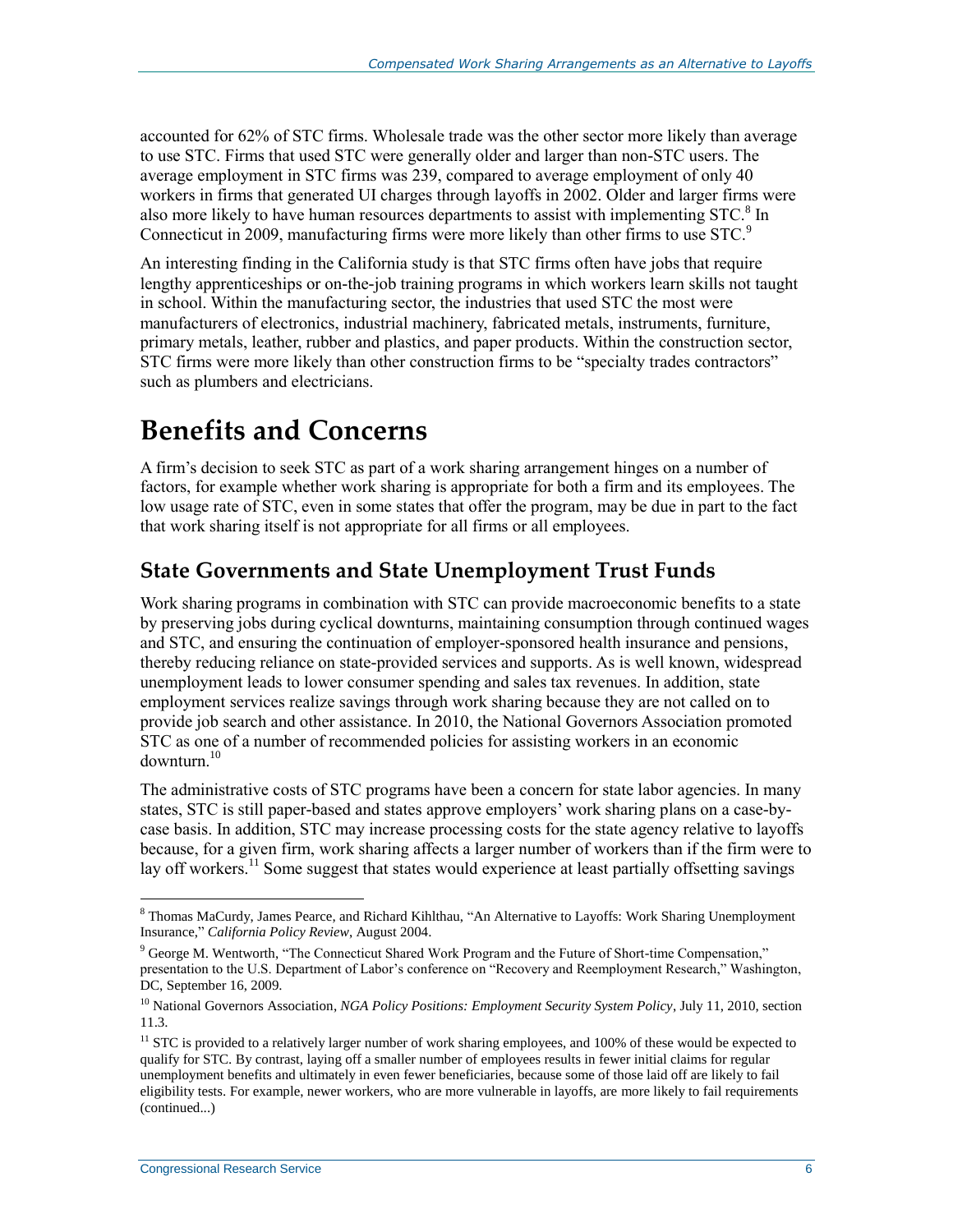as a result of not having to administer certain components of the regular unemployment system, such as the requirements that a worker be actively seeking work and that he or she not refuse suitable work. No studies have attempted to quantify STC's net administrative cost to states, however.

Some states have responded to high administrative costs by reducing the layers of approval for plan submissions, by automating the claims process, and by switching from employee-filed claims to employer-filed claims. States that have developed strategies to automate STC filing, approval, and ongoing claims have been able to reduce administrative costs, according to a study by Berkeley Planning Associates and Mathematica Policy Research, Inc. (hereinafter, Berkeley Planning Associates and Mathematica).<sup>12</sup> Massachusetts has gone the furthest by fully automating its STC program in 2001 and 2002. The system is Internet-based, and employers use it to submit their work sharing plans and their weekly STC transactions. Massachusetts has offered to make its software available at no cost to other states.

The impact of STC benefits on the solvency of state unemployment programs, as reflected in the balance of state unemployment trust fund  $(UTF)$  accounts,  $^{13}$  is likely small. The immediate impact is negative as STC benefit payments increase with the onset of a recession. Increased state unemployment tax receipts respond with a lag. STC benefits are experience-rated<sup>14</sup> in approximately the same manner as regular unemployment benefits. As a result, the study by Berkeley Planning Associates and Mathematica concluded that the long-run effect on a state's UTF account, relative to layoffs, is probably minimal, although the impact could potentially be more serious if STC participation rates were very high and tax schedules were constrained.

When STC was first implemented in some states in the late 1970s and 1980s, proponents argued that it would help protect the gains made by affirmative action.<sup>15</sup> Because women and minorities were newer to the workforce, they were considered more vulnerable to layoffs than workers with seniority. However, the 1997 study by Berkeley Planning Associates and Mathematica found no evidence that STC disproportionately benefits ethnic or racial minorities, or women, although it is still possible that the program could help entry-level and newer workers in general.

Under P.L. 112-96, the Labor Secretary was authorized to award grants to eligible states for STC programs, with one-third of each state's grant available for implementation and improved administration purposes and two-thirds of each state's grant available for program promotion and

<sup>(...</sup>continued)

for regular unemployment benefits that are related to wages earned in the base period. A worker's "base period" is the time period over which his wages earned and hours/weeks worked are examined to determine his monthly unemployment insurance benefit.

<sup>12</sup> Berkeley Planning Associates and Mathematica Policy Research, Inc., *Evaluation of Short-Time Compensation Programs: Final Report*, U.S. Department of Labor, Employment and Training Administration, Washington, DC, March 1997.

<sup>&</sup>lt;sup>13</sup> For more information on how state unemployment taxes flow through the UTF and are used to fund unemployment benefits, see CRS Report RS22077, *Unemployment Compensation (UC) and the Unemployment Trust Fund (UTF): Funding UC Benefits*, by Julie M. Whittaker.

<sup>&</sup>lt;sup>14</sup> All states use a system called "experience rating" to relate an employer's state unemployment tax rate to its experience with the payment of unemployment benefits to former workers. For more information, see CRS Report RL33362, *Unemployment Insurance: Programs and Benefits*, by Julie M. Whittaker and Katelin P. Isaacs.

<sup>&</sup>lt;sup>15</sup> During this period of state innovation, U.S. DOL did not challenge states' STC programs; although federal UC law did not explicitly allow states to fund STC with UTF funds.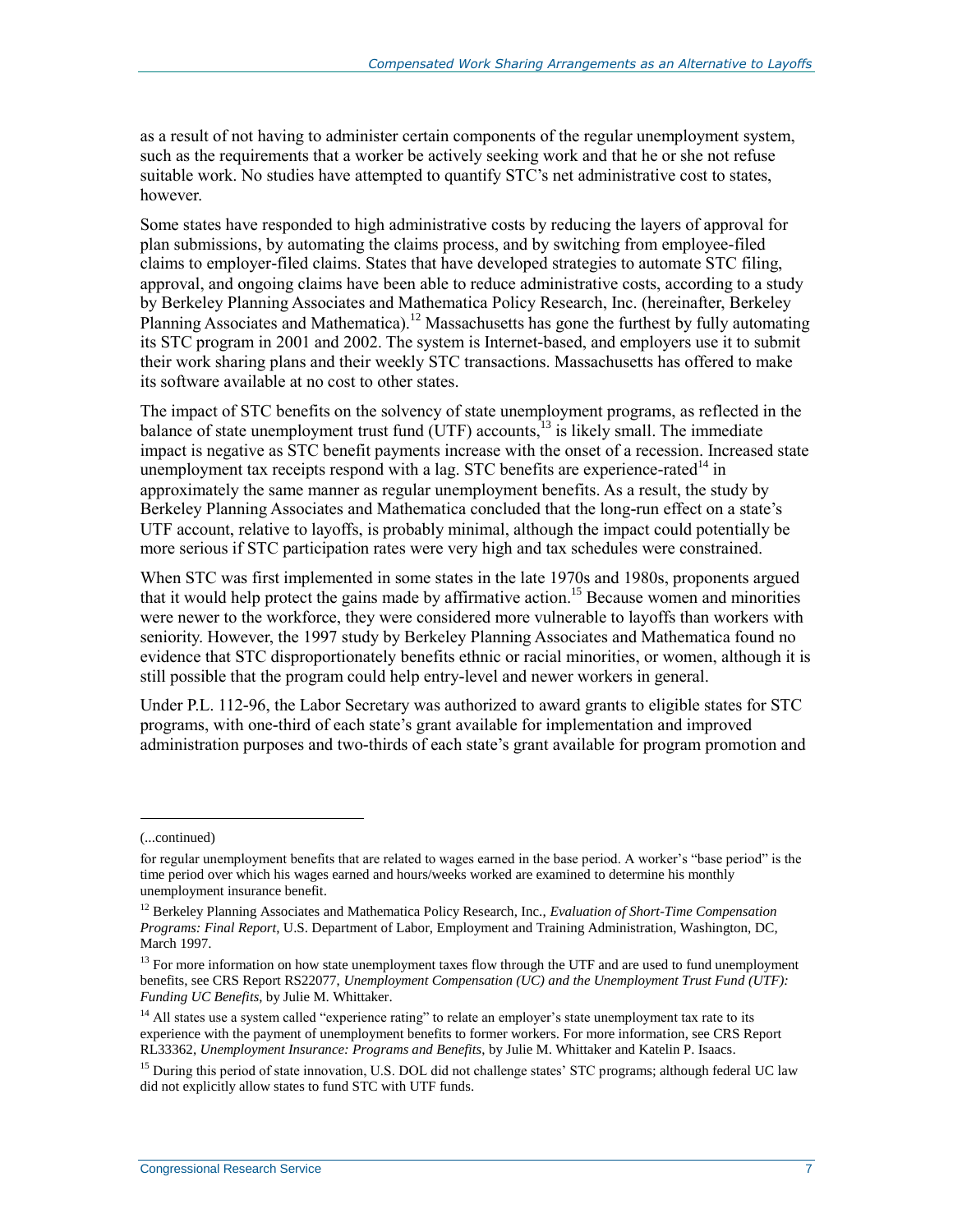enrollment of employers. The maximum amount of all grants to states authorized under [P.L. 112-](http://www.congress.gov/cgi-lis/bdquery/R?d112:FLD002:@1(112+96)) [96](http://www.congress.gov/cgi-lis/bdquery/R?d112:FLD002:@1(112+96)) was \$100 million; in the end, states received almost half (\$46 million) of those funds.<sup>16</sup>

### **Employers**

For employers, the decision between layoffs and an arrangement combining work sharing with STC may rest on both financial and non-quantifiable factors such as employee morale. Some firms may find that the combination of work sharing and STC helps reduce total costs during a downturn; however, other firms may find that layoffs are more cost-effective.

Immediate cost savings to employers under a work sharing/STC arrangement come largely from reduced expenditures on wages and salaries. If a work sharing arrangement that involves all employees is the alternative to laying off low-seniority (and generally lower paid) employees, then STC would presumably save the employer in wage costs.

Work sharing and STC arrangements can also reduce recruitment and training costs for employers. When business improves, employers can increase the hours of existing employees rather than recruit and train new ones.

Some employers find work sharing and STC programs attractive because they prevent the firm from losing skilled employees during an economic downturn and reduce the risk that skilled employees may leave for other companies. According to the MaCurdy et al. study of STC in California, employees of STC firms tended to be older and better paid than workers collecting regular unemployment benefits, suggesting that employers were using STC to retain highly skilled workers. Some employers use work sharing and STC to protect specific groups of highly skilled workers within a larger organization that is undergoing layoffs. For example, New York State's STC program allows employers to apply different percentage reductions to hours and wages in different departments, and STC may be implemented at the level of one or more departments, shifts, or units. Berkeley Planning Associates and Mathematica, as part of their 1997 study of STC, surveyed 500 employers who used work sharing in combination with STC and found that the ability to retain valued employees was a major attraction.

Most employers who used the STC program reported that they were satisfied and would use it again, according to the same 1997 survey. In fact, many firms used STC repeatedly, with some firms using it in every quarter over a three-year period.

Work sharing and STC arrangements may help sustain employee morale and productivity compared to layoffs. Even employees who survive a layoff may be vulnerable to "survivor's guilt" and emotional contagion (picking up on the despair of laid-off employees) that can reduce productivity.<sup>17</sup>

The most frequent complaint found in the survey conducted by Berkeley Planning Associates and Mathematica was that firms' state unemployment taxes increased following use of the STC program. In the survey, firms using STC experienced higher unemployment insurance (UI) charges compared to firms that had not used STC. The STC firms, however, also continued to lay

<sup>&</sup>lt;sup>16</sup> Actual STC grants are enumerated in Figure 4.1 of U.S. Department of Labor, Report to the President and to the Congress: Implementation of the Short-Time (STC) Program Provisions in the Middle Class Tax Relief and Job Creation Act of 2012 (P.L. 112-96), Washington, DC, February 22, 2016, pp.4-3 to 4-4, http://oui.doleta.gov/ unemploy/docs/stc\_report.pdf. For potential grant amounts, see the list published within U.S. Department of Labor, Unemployment Insurance Program Letter, UIPL 27-12, Washington , DC, http://wdr.doleta.gov/directives/attach/UIPL/ UIPL\_27\_12\_Att4.pdf.

<sup>17</sup> Barbara Kiviat, "After Layoffs, There's Survivor's Guilt," *Time*, February 1, 2009.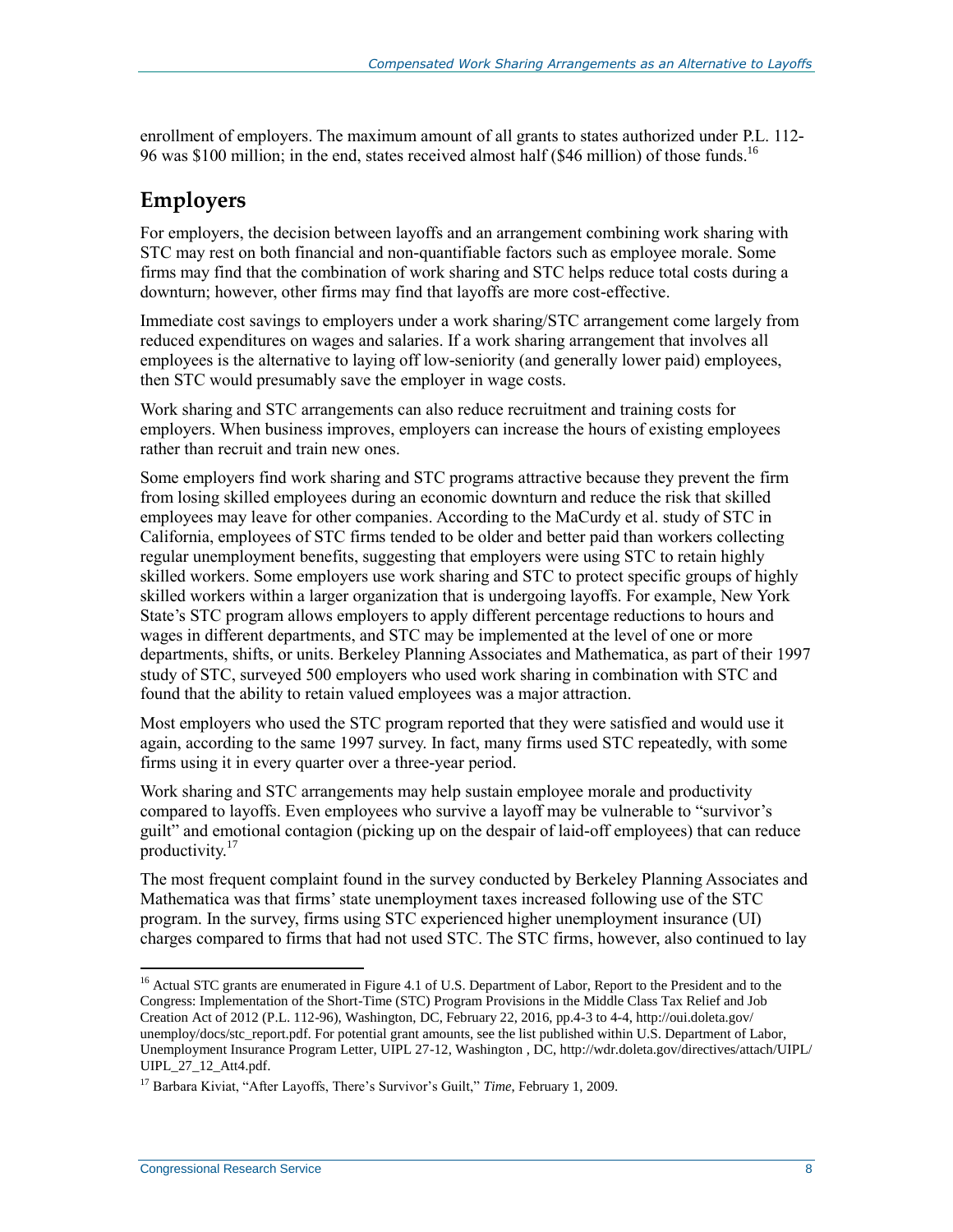off workers. One interpretation offered by the survey's authors is that STC firms were experiencing greater economic distress than similar non-participating firms.

In states where STC is charged to the firm according to the experience rating rules of the regular unemployment program, the firm incurs no more in UI tax costs by using STC than it would through layoffs. For example, MaCurdy et al. wrote about California's STC system that "it does not matter for UI tax calculations whether a firm generates \$1,000 in UI benefits through work sharing or layoffs." Seven states also impose additional tax provisions on work sharing employers, in order to ensure that employers who already pay the maximum state unemployment tax rate share in the burden. According to the Berkeley Planning Associates and Mathematica study of STC, states appear to experience-rate STC claims at least as well as regular unemployment compensation claims.

Certain nonprofit organizations, state and local governments, and federally recognized Indian tribes are permitted to reimburse their state unemployment funds for unemployment benefit payments attributable to service in their employ, instead of contributing taxes to the state's trust fund. Most state laws provide that reimbursing employers will be billed at the end of each calendar quarter, or another period, for benefits paid during that period. For these "reimbursing" employers, STC is not a cost-effective option.

There likely are several reasons why most reductions in hours take the form of layoffs rather than shorter work schedules. Employers' lack of awareness of STC has been cited as one reason for low employer participation. In addition, production technologies may make it expensive or impossible to shorten the work week. This is the case in some manufacturing industries, for example, where the costs of shutting down and starting up equipment are high.<sup>18</sup> Moreover, a work sharing arrangement may not reduce total costs to employers in exact proportion to the reduction in work hours. Some non-wage employment costs—referred to as "quasi-fixed" costs are largely independent of the number of hours worked. Health and pension benefits are among those that fall into this category. P.L. 112-96 required employers to certify that health insurance and pension benefits during the period of the work sharing arrangement will not be reduced. Thus, STC firms continue to bear the full (rather than the pro-rated) costs of the two benefits.

#### **Employees**

 $\overline{a}$ 

Work sharing helps workers who would have faced layoffs avoid significant hardship, while spreading more moderate earnings reductions across more working individuals and families. When work sharing is combined with STC, the income loss to work sharing employees is reduced. Many state STC programs also require that employers continue to provide health insurance and retirement benefits to work sharing employees as if they were working a full schedule.

Some employees are simply happy to have any job in a tough labor market. One worker who received STC in 2009 in conjunction with a work sharing arrangement told a Rhode Island newspaper, "Versus being totally unemployed, it's a big plus. There aren't any jobs out there."<sup>19</sup>

Analysts have suggested that work sharing could shift the impact of an economic downturn from younger workers to older workers because it spreads the pain of a workforce reduction among

<sup>&</sup>lt;sup>18</sup> For a more complete analysis, see David M. Lilien and Robert E. Hall, "Cyclical Fluctuations in the Labor Market," in *Handbook of Labor Economics*, ed. O. Ashenfelter and R. Layard, vol. 2 (Elsevier Science Publishers, 1986), pp. 1001-1035.

<sup>&</sup>lt;sup>19</sup> Beniamin N. Gedan, "WorkShare Helping Workers and Employers," *The Providence Journal*, May 22, 2009.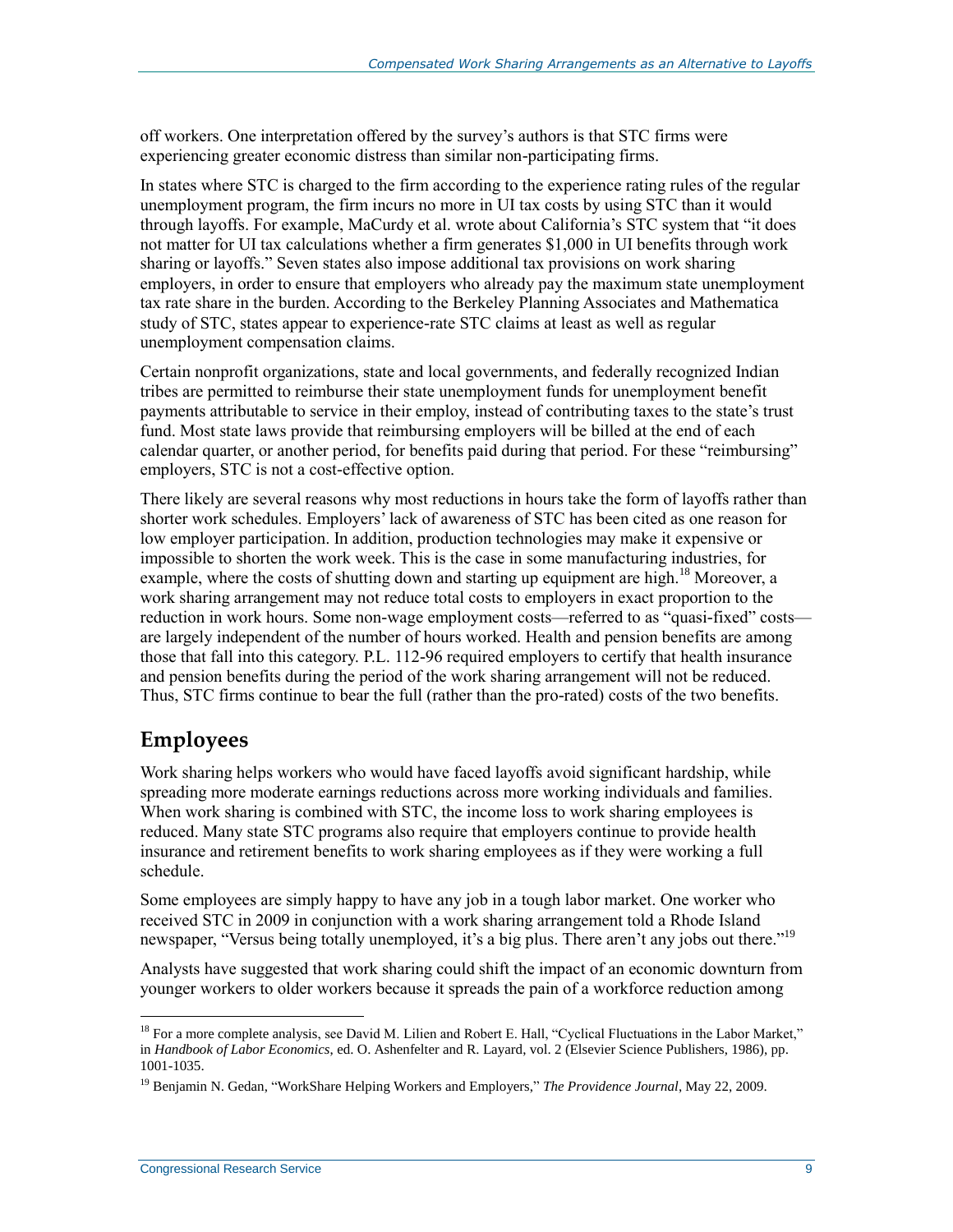workers of all ages. Younger employees, who are often the first to be fired in a downturn, presumably have the most to gain by work sharing combined with STC. More experienced and more highly paid workers would presumably have the most to lose, particularly in firms where jobs are protected by seniority. Consequently, employees with seniority may oppose a program that shares reductions across the labor force. $20$ 

Some research suggests that reduced work hours may have different implications for professional employees compared to hourly workers. Professional employees sometimes welcome a better work-life balance, while in some cases hourly workers rely not just on a full work schedule but also on overtime in order to make ends meet. $21$ 

When STC was introduced in the 1970s and 1980s, labor groups warned that safeguards were necessary to avoid reducing workers' health insurance and pensions. One concern had been that reduced work hours and pay could result in smaller contributions to pension plans. Traditional defined benefit pension plans generally calculate benefits based in part on a worker's high three or high five earnings years, so that workers close to retirement could be directly affected by a reduction in work hours and pay. As will be discussed below, Congress included protections for health and pension benefits when it authorized a temporary STC program from 1982 to 1985. These concerns seem to have died down during the 1980s,<sup>22</sup> however, and Congress did not include health or pension safeguards when it passed a permanent law authorizing STC in 1992. By 2012, these concerns had resurfaced and as a result [P.L. 112-96](http://www.congress.gov/cgi-lis/bdquery/R?d112:FLD002:@1(112+96)) requires employers to certify that health insurance and pension benefits during the period of the work sharing arrangement will not be reduced.

An argument can be made that, in declining industries, work sharing and STC arrangements may cause some workers to delay serious job searches or retraining efforts. The relative advantages and disadvantages for an individual will depend in part on his or her particular skill set. STC cannot forestall what may be an inevitable layoff, however.

## **Legislative History**

It is sometimes said that states are laboratories for policy, and the history of STC appears to bear this out. Following the recession of 1973-1975, state governments, businesses, and labor groups began to promote work sharing arrangements that included government-provided income support. **[Table 3](#page-14-0)** provides the enactment year for all states with an STC program.

New York was the first state to consider STC legislation, in 1975, as part of a broader employment policy bill. The legislation died in committee.

In 1978, California became the first state to enact an STC law. California's action was in response to anticipated large-scale public sector layoffs arising from Proposition 13 tax reductions that limited state spending. Although the public sector layoffs never occurred, the private sector used the program. California was followed by Arizona in 1981. Oregon enacted STC legislation in 1982, with strong support from the Motorola Corporation. During this period of state innovation,

<sup>&</sup>lt;sup>20</sup> Workers in a few industries that pay "supplemental" unemployment benefits may also oppose work sharing arrangements. These supplemental benefits, when combined with reduced earnings, may provide a greater total benefit to somebody who is completely unemployed than a work sharing arrangement that combines reduced pay with STC.

 $^{21}$  Brenda A. Lautsch and Maureen A. Scully, "Restructuring Time: Implications of Work-hours Reductions for the Working Class," Human Relations, May 2007; volume 60, number 5.

 $^{22}$  Telephone conversation with Steve Wandner, U.S. Department of Labor, June 22, 2009.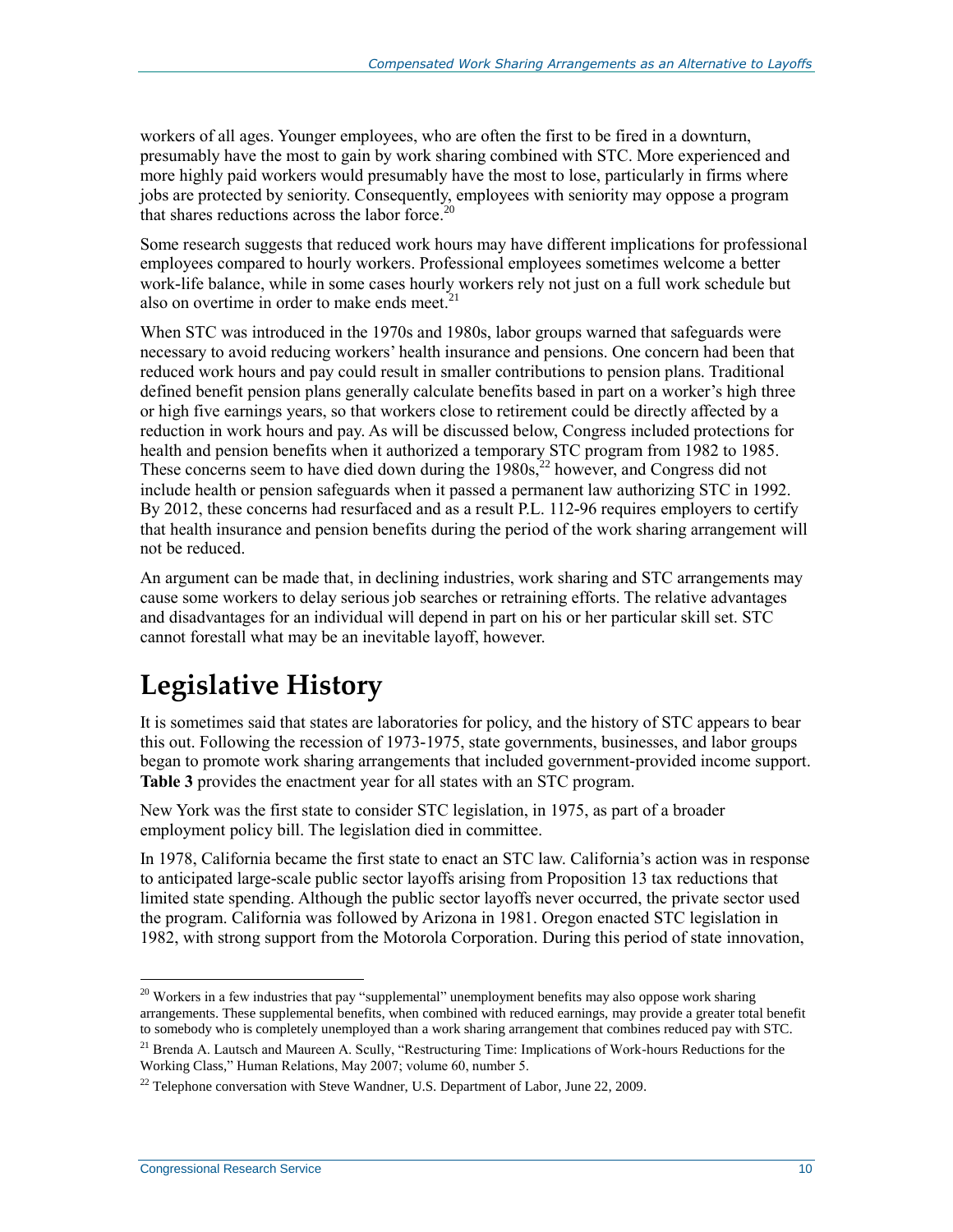U.S. DOL did not challenge states' STC programs, although federal unemployment compensation law did not explicitly allow states to use their unemployment trust funds to pay STC.

The federal government introduced a temporary, national STC program in 1982 with the Tax Equity and Fiscal Responsibility Act (TEFRA; P.L. 97-248). Motorola and the Committee for Economic Development<sup>23</sup> both lobbied in Washington for the legislation. The American Federation of Labor and Congress of Industrial Organizations (AFL-CIO), after some initial opposition, came to support STC provided that safeguards were incorporated to protect pension and health insurance benefits and to secure union certification for employers' work sharing plans.

TEFRA, which expired in 1985 after three years, authorized states to use monies in their state accounts in the Unemployment Trust Fund to pay STC benefits to eligible employees whose work hours had been reduced by at least  $10\%$  under a qualified employer work sharing plan.<sup>24</sup> The law required the employer to draw up a formal work sharing plan and to seek the relevant state agency's approval of the plan as well as certification by the relevant union(s) if applicable. TEFRA also provided that employees who received STC benefits would not be required to meet a state's work search and refusal of suitable work requirements for unemployment benefits. Employees would, however, be required to be available to work a normal work week. TEFRA required employers to continue to provide health and pension benefits to employees whose workweek was reduced as if the employees worked their normal hours. The act required that employers who used STC be charged in the same manner as other UI taxes, in order to ensure that STC costs were paid by participating employers instead of being passed on to other employers. TEFRA directed the Secretary of Labor to develop model STC legislation for use by the states and also to provide technical assistance to states. Finally, [P.L. 97-248](http://www.congress.gov/cgi-lis/bdquery/R?d097:FLD002:@1(97+248)) directed the Secretary of Labor to submit a final report evaluating the program and making recommendations.

U.S. DOL published model state legislative language and guidelines in July 1983. During TEFRA's three-year experimental period, eight additional states enacted STC programs.

Following the expiration of the three-year temporary program in 1985, the existing state programs continued. U.S. DOL stopped promoting STC when its mandate to act expired with the end of the temporary federal law. However, U.S. DOL did not curtail the program's operation in existing states, nor did it stop new states from adopting the program. U.S. DOL allowed states to use the expired 1983 federal guidance and continued to collect reporting data on STC programs in the states.

The recession of 1990-1991 renewed attention to STC, leading Congress to enact permanent STC legislation, the Unemployment Compensation Amendments of 1992 (UCA; P.L. 102-318). The 1992 law amended the Internal Revenue Code<sup>25</sup> to authorize states to pay STC benefits from their accounts in the Unemployment Trust Fund. UCA essentially consisted of a five-point definition of STC as a program under which (1) individuals' workweeks were reduced by at least 10%; (2) STC was paid as a pro rata portion of the full unemployment benefit that an individual would have received if totally unemployed; (3) STC beneficiaries were not required to meet availability for work and work search requirements, unlike beneficiaries of regular unemployment compensation, but they were required to be available for their normal work week; (4) STC

 $^{23}$  The Committee for Economic Development is a nonprofit, business-led organization that has addressed economic and social issues since 1942.

<sup>&</sup>lt;sup>24</sup> States pay unemployment benefits from state accounts in the Unemployment Trust Funds. These funds cannot be used by a state for any purpose other than the payment of unemployment benefits, with certain exceptions including short-time compensation.

 $^{25}$  26 U.S.C. 83304.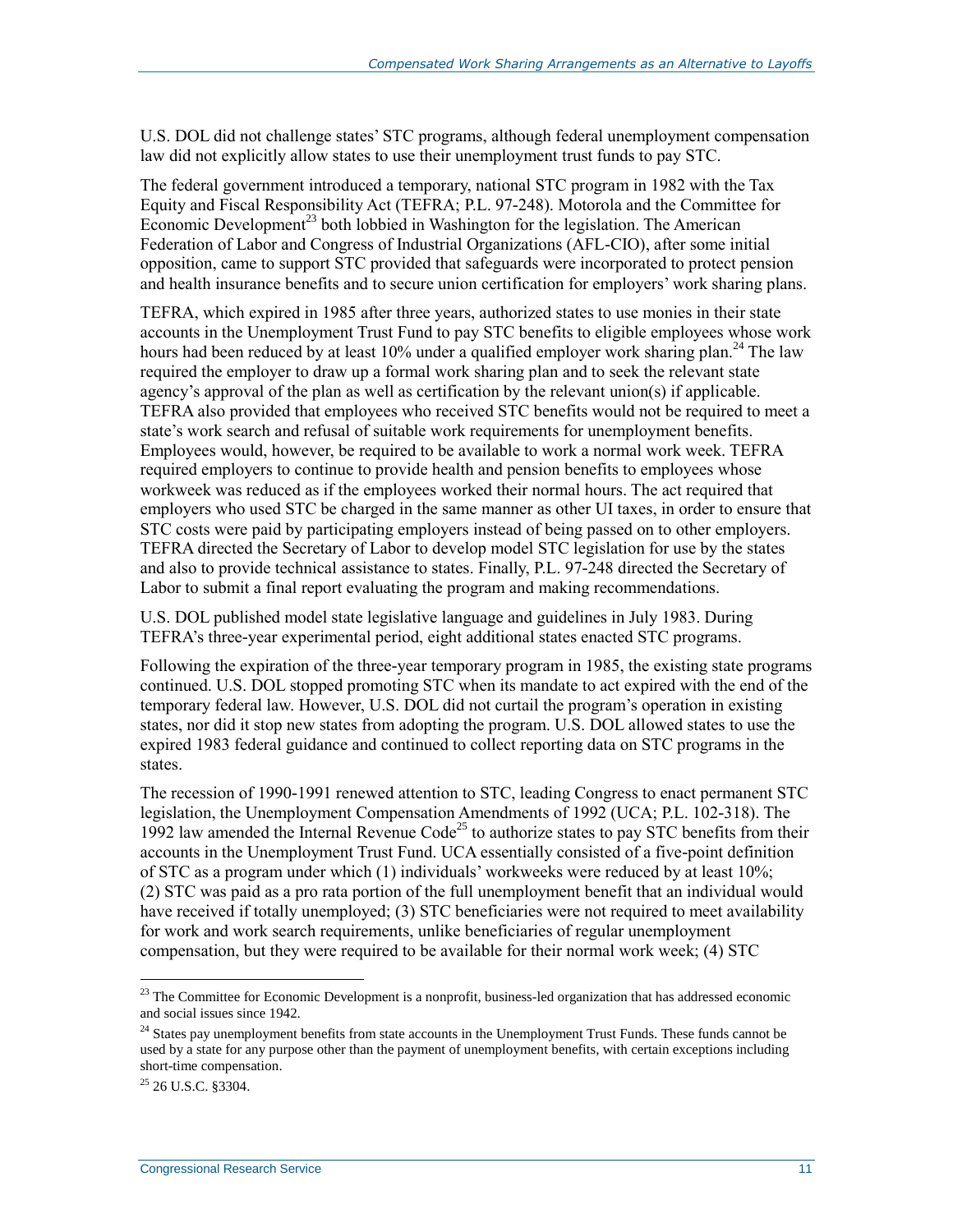beneficiaries could participate in employer-sponsored training programs; and (5) the reduction in work hours was in lieu of layoffs. UCA also directed the Secretary of Labor to assist states in establishing and implementing STC programs by developing model legislative language and providing technical assistance and guidance to the states. Finally, UCA directed U.S. DOL to report on implementation of the STC program.

UCA did not contain the employee and employer safeguards that had been present in TEFRA. In particular, UCA did not require employers to do the following: submit work sharing plans to the state for approval; certify to the relevant state agency that the reduction in work hours was in lieu of temporary layoffs; win consent from the relevant union(s); or contribute to health insurance or pension plans as if the employee continued to be fully employed. UCA also did not contain the TEFRA provision that STC be charged to employers "in a manner consistent with the State law" for the purposes of determining state unemployment taxes on employers [\(P.L. 97-248](http://www.congress.gov/cgi-lis/bdquery/R?d097:FLD002:@1(97+248)) §194(e)). Finally, UCA did not give the U.S. Secretary of Labor the ability to determine what program elements would be appropriate beyond the 1992 law's five definitional items. These provisions were removed by committee staff in order to give states more flexibility.<sup>26</sup>

From 1992 until 2012 (when Congress passed P.L. 112-96), U.S. DOL largely sidestepped implementation of STC, neither developing new model state legislative language nor providing new guidance to the states. U.S. DOL did, however, support a study of the program (the 1997 study by Berkeley Planning Associates and Mathematica). Shortly after enactment of the 1992 law, U.S. DOL and Clinton Administration officials claimed the permanent federal law was "unworkable," according to an article by David E. Balducchi and Steven Wandner (hereinafter, Balducchi and Wandner).<sup>27</sup> At the time, government officials argued that the 1992 law was restrictive in application and would have put many existing state STC programs out of compliance. For example, Clinton Administration and U.S. DOL officials were concerned that existing state provisions requiring employers to continue to provide health and pension benefits were out of compliance with UCA's definition of STC, and U.S. DOL would need to require states to roll back these provisions.<sup>28</sup>

| <b>State</b>         | <b>Year Enacted</b> |
|----------------------|---------------------|
| Arizona              | 1982                |
| Arkansas             | 1985                |
| California           | 1978                |
| Colorado             | 2010                |
| Connecticut          | 1991                |
| District of Columbia | 2010                |
| Florida              | 1983                |
| Iowa                 | 1991                |
| Kansas               | 1988                |

<span id="page-14-0"></span>**Table 3. State Enactment of Short-Time Compensation (STC) Program**

<sup>&</sup>lt;sup>26</sup> Telephone conversation with Rich Hobbie, National Association of State Workforce Agencies, June 24, 2009.

<sup>&</sup>lt;sup>27</sup> David E. Balducchi and Stephen A. Wandner, "Work Sharing Policy: Power Sharing and Stalemate in American Federalism," *Publius: The Journal of Federalism*, winter 2008, p. 21.

 $^{28}$  Telephone conversation with David Balducchi, U.S. Department of Labor, June 24, 2009.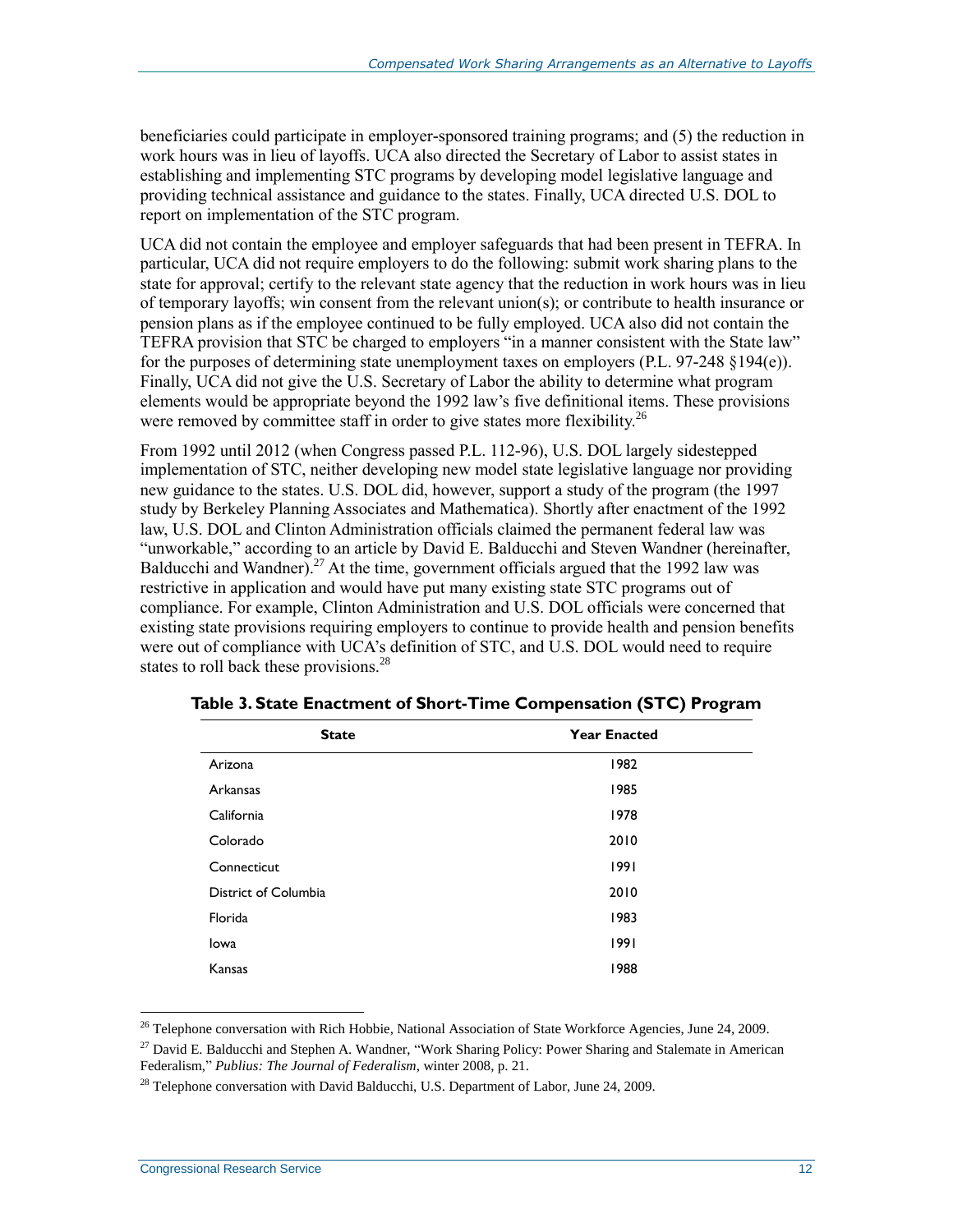| <b>State</b>    | <b>Year Enacted</b> |
|-----------------|---------------------|
| Louisiana       | 1986                |
| Maine           | 2011                |
| Maryland        | 1984                |
| Massachusetts   | 1988                |
| Michigan        | 2012                |
| Minnesota       | 1994                |
| Missouri        | 1987                |
| Nebraska        | 2014                |
| New Hampshire   | 2010                |
| New Jersey      | 2012                |
| New York        | 1985                |
| Ohio            | 2013                |
| <b>Oklahoma</b> | 2010                |
| Oregon          | 1982                |
| Pennsylvania    | 2011                |
| Rhode Island    | 1991                |
| Texas           | 1985                |
| Vermont         | 1985                |
| Virginia        | 2014                |
| Washington      | 1983                |
| Wisconsin       | 2013                |

**Source:** Congressional Research Service.

**Notes**: North Dakota enacted a one-year STC demonstration project in 2006 but did not implement it and its program has expired. Illinois enacted STC in 1983, but the law expired in 1988. Hawaii had a partial unemployment program similar to work sharing that was implemented on a temporary basis through July 1, 2012.

#### **P.L. 112-96**

On February 22, 2012, the President signed into law [P.L. 112-96,](http://www.congress.gov/cgi-lis/bdquery/R?d112:FLD002:@1(112+96)) the Middle Class Tax Relief and Job Creation Act of 2012, which was a comprehensive package of measures that includes STC provisions based largely on stand-alone bills S. 1333 (Senator Jack Reed) an[d H.R. 2421](http://www.congress.gov/cgi-lis/bdquery/z?d112:H.R.2421:) (Representative Rosa DeLauro). P.L. 112-96 clarified the definition of STC and offered incentives to states to adopt and modify STC programs.

#### *Provides Program Clarity*

Under the new legislation, employers voluntarily submitted written STC plans for approval by the relevant state agency; eligible workers would receive unemployment compensation on a pro rata basis and would be able to participate in state-approved training; employees would meet the availability for work and work search requirements while collecting STC by being available for their work week as required by the state agency; and employers who provide health and retirement benefits would be required to certify that these benefits would continue to be provided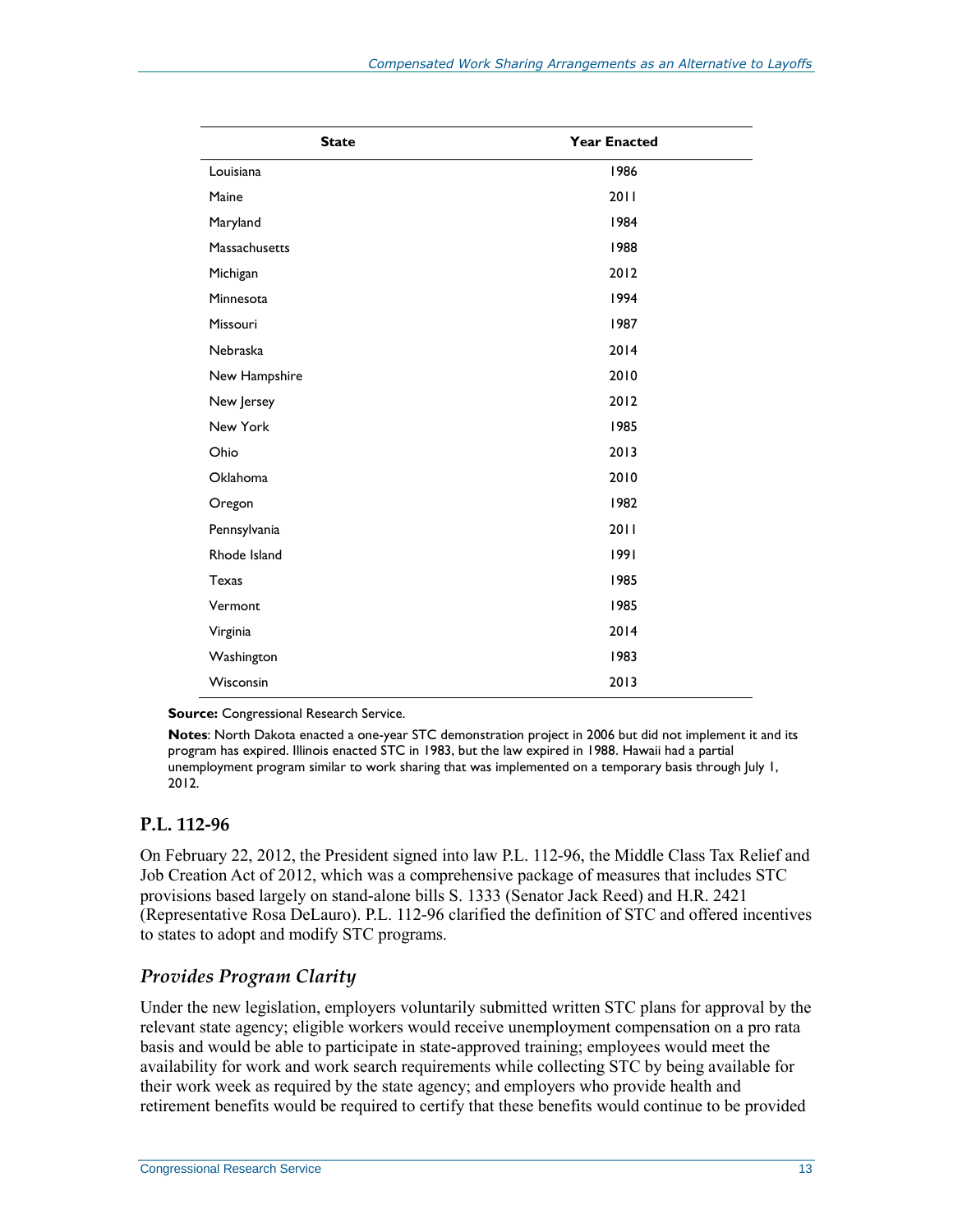under the same terms and conditions as though employees' work weeks had not been reduced or to the same extent as other employees not participating in the STC program. A state was able to ask U.S. DOL to approve other appropriate provisions in the state's STC law. For states that were administering STC programs that did not meet the new definition in [P.L. 112-96,](http://www.congress.gov/cgi-lis/bdquery/R?d112:FLD002:@1(112+96)) a transition period equal to the earlier of  $2\frac{1}{2}$  years or the date the state changes its STC law was provided.

#### *Temporary Federal Financing*

P.L. 112-96 provided temporary (up to three years) federal financing for 100% of STC benefits in states that met the new definition of an STC program. States with existing STC programs that did not meet the new definition were eligible for 100% federal financing during a transition period of two years. The 100% federal financing ended on August 22, 2015. States without existing STC programs were allowed to enter into an agreement with U.S. DOL to receive federal reimbursement for temporary (up to two years) federal financing of 50% of STC payments to individuals, as well as federal reimbursement for additional administrative expenses, with employers paying the other 50% of STC benefit costs. If a state entered into an agreement with the U.S. Secretary of Labor and subsequently enacted a state law meeting the criteria in [P.L. 112-](http://www.congress.gov/cgi-lis/bdquery/R?d112:FLD002:@1(112+96)) [96,](http://www.congress.gov/cgi-lis/bdquery/R?d112:FLD002:@1(112+96)) that state was eligible to receive 100% federal financing for STC programs for a total period exceeding no longer than three years.

#### *Administrative Grants*

Under P.L. 112-96, U.S. DOL awarded grants to eligible states, with one-third of each state's grant available for implementation and improved administration purposes and two-thirds of each state's grant available for program promotion and enrollment of employers. The maximum amount of all grants was limited to \$100 million, less a small amount to be used by U.S. DOL for outreach. U.S. DOL was required to develop model legislative language and to provide technical assistance and guidance to states, in consultation with employers, labor organizations and state workforce agencies.<sup>29</sup> U.S. DOL was directed to establish reporting requirements concerning the number of averted layoffs and participating employers. States had to apply for the STC grant(s) on or before December 31, 2014. Finally, [P.L. 112-96](http://www.congress.gov/cgi-lis/bdquery/R?d112:FLD002:@1(112+96)) provided \$1.5 million for U.S. DOL to report to Congress and the President, within four years of enactment, on the implementation of the legislation, including a description of states' best practices, analysis of significant challenges, and a survey of employers in all states to determine the level of interest in STC.<sup>30</sup>

## **Concluding Remarks**

STC is currently legislated in just over half of the states and the District of Columbia. In these states, it has never reached a large number of workers, although there is evidence of increased use in 2009 through 2011. Congress passed P.L. 112-96 in February 2012 to promote state adoption and implementation of STC programs; however, STC remains a little-used program.

 $^{29}$  U.S. DOL guidance issued as required by P.L. 112-96 is accessible at http://ows.doleta.gov/unemploy/jobcreact.asp under the heading "STC."

<sup>&</sup>lt;sup>30</sup> U.S. Department of Labor, Report to the President and to the Congress: Implementation of the Short-Time (STC) Program Provisions in the Middle Class Tax Relief and Job Creation Act of 2012 (P.L. 112-96), Washington, DC, February 22, 2016, http://oui.doleta.gov/unemploy/docs/stc\_report.pdf.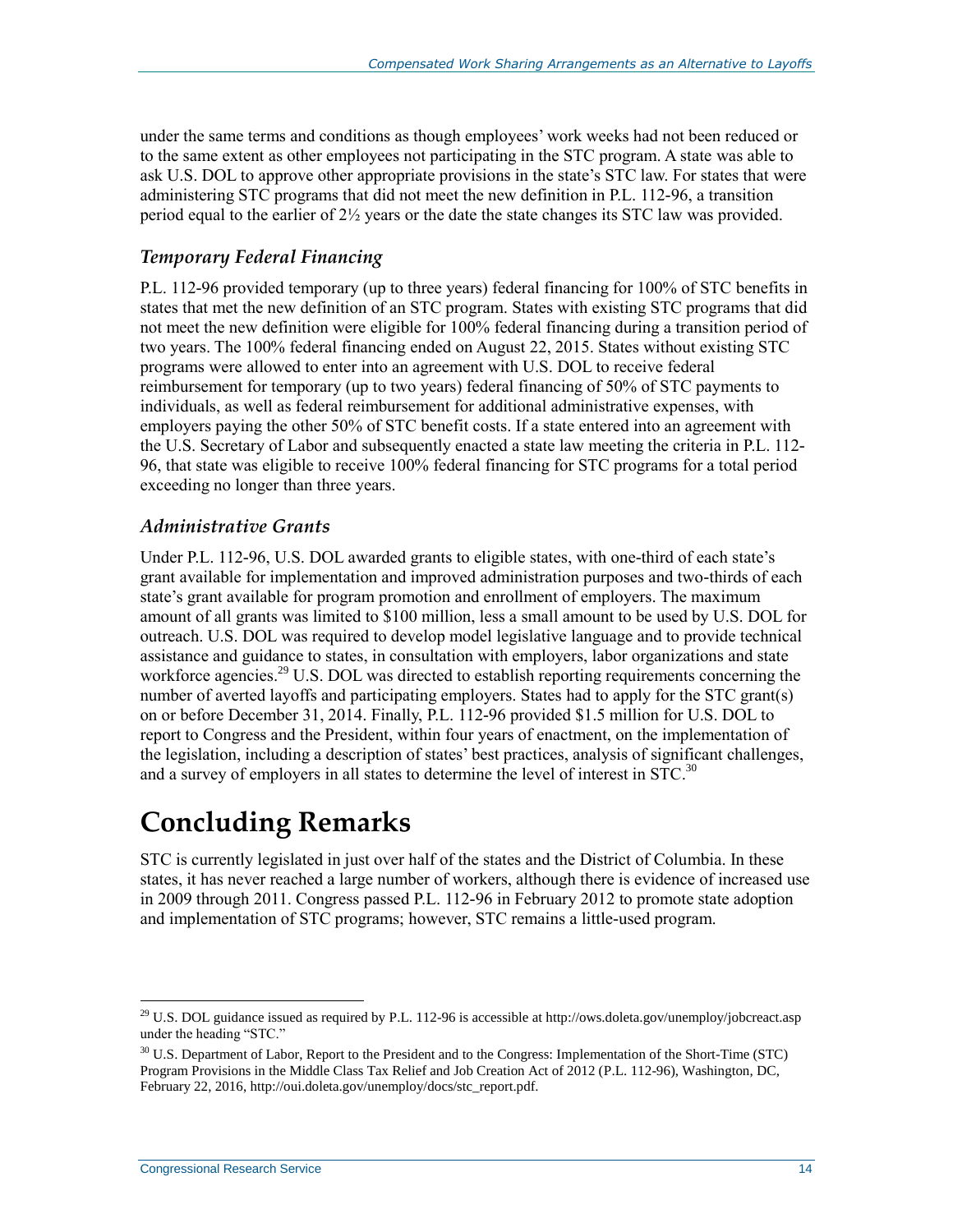## <span id="page-17-0"></span>**Appendix. State Implementation of Short-Time Compensation Programs**

Currently, 27 states and the District of Columbia have active STC programs. **[Table A](#page-18-0)-1** displays how STC is implemented in those states. The basic structure of each state's STC program is broadly similar: eligible individuals have had their workweeks reduced by at least 10%, and this reduction in work hours must be in lieu of temporary layoffs. The amount of unemployment compensation payable to an individual is a pro rata share of the unemployment compensation to which that individual would have been entitled if he or she had been totally unemployed. Eligible employees are not required to meet the "able and available for work" requirement of regular unemployment compensation, but they must be available for their normal workweek. Finally, eligible employees may participate in an employer-sponsored training program.

Within these broad outlines there is considerable variation among states. An employer's STC agreement cannot exceed a period of 6 months in 5 states but may span up to approximately 1 year in 20 states and the District of Columbia. An individual may receive STC benefits for up to 18 weeks in Colorado or for up to 52 weeks in 8 states. Alternatively, California, Michigan, Washington, and Wisconsin place no limits on the number of weeks a worker may receive STC benefits, although these states have caps on total benefits paid to an individual to the maximum potential total UC entitlement.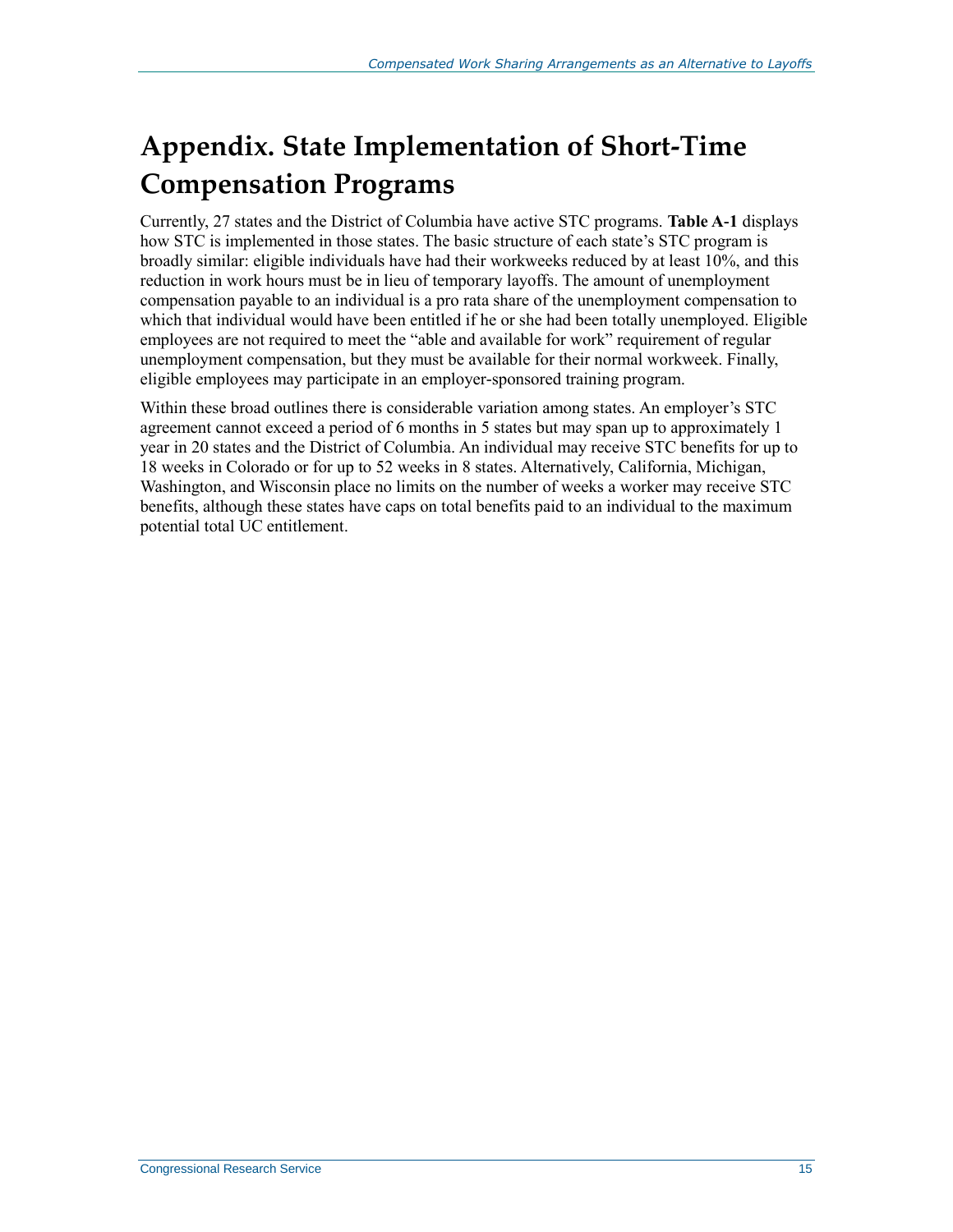<span id="page-18-0"></span>

|                         | <b>Maximum</b><br><b>Duration of</b><br><b>Approved STC</b><br><b>Employer</b> |                                                | <b>Maximum Number of</b>                                                                                                                                               |
|-------------------------|--------------------------------------------------------------------------------|------------------------------------------------|------------------------------------------------------------------------------------------------------------------------------------------------------------------------|
| <b>State</b>            | <b>Agreementa</b>                                                              | <b>Required Reduction of Work</b>              | <b>Weeks Payable</b>                                                                                                                                                   |
| Arizona                 | I year                                                                         | At least 10% but not more than<br>40%          | 26 weeks (limitation does not<br>apply if state insured<br>unemployment rate (IUR) for<br>the current and preceding 12<br>weeks is equal to or greater<br>than $4\%$ ) |
| <b>Arkansas</b>         | 12 months or date in<br>plan, whichever is<br>earlier                          | Not less than 10%, but not more<br>than 40%    | 25 weeks                                                                                                                                                               |
| California              | 6 months                                                                       | At least 10%                                   | No limit on weeks, but cannot<br>exceed 26 x weekly benefit<br>amount                                                                                                  |
| Colorado                | 12 months or less                                                              | At least 10% but not more than<br>40%          | 18 weeks                                                                                                                                                               |
| Connecticut             | 26 weeks                                                                       | Not less than 10%, but not more<br>than $40\%$ | 26 weeks                                                                                                                                                               |
| District of<br>Columbia | 12 months                                                                      | At least 20%, but not more than<br>40%         | 50 weeks (with 2-week<br>extension possible)                                                                                                                           |
| Florida                 | 12 months                                                                      | Not less than 10%, but not more<br>than $40\%$ | 26 weeks                                                                                                                                                               |
| Iowa                    | 52 weeks                                                                       | Not less than 20%, but not more<br>than 50%    | 26 weeks                                                                                                                                                               |
| Kansas                  | 12 months                                                                      | Not less than 20%, but not more<br>than $40\%$ | 26 weeks                                                                                                                                                               |
| Maine                   | 12 months                                                                      | Not less than 10%, but not more<br>than 50%    | 52 weeks                                                                                                                                                               |
| Maryland                | 6 months                                                                       | At least 20%, not to exceed 50%                | 26 weeks                                                                                                                                                               |
| Massachusetts           | 26 weeks                                                                       | Not less than 10%, but not more<br>than 60%    | 26 weeks                                                                                                                                                               |
| Michigan                | 52 weeks                                                                       | Not less than 15% but no more<br>than $45\%$   | No limit on weeks, but cannot<br>exceed 20 x weekly benefit<br>amount                                                                                                  |
| Minnesota               | At least 60 days but<br>not more than I year                                   | At least 20%, but not more than<br>50%         | 52 weeks                                                                                                                                                               |
| Missouri                | 12 months                                                                      | Not less than 20%, but not more<br>than $40\%$ | 52 weeks                                                                                                                                                               |
| Nebraskab               | 12 months                                                                      | Not less than 10%, but not more<br>than 60%    | 52 weeks                                                                                                                                                               |
| New<br>Hampshire        | 26 weeks                                                                       | Not less than 10%, but not more<br>than 50%    | 26 weeks                                                                                                                                                               |
| New Jersey              | 12 months                                                                      | Not less than 10%                              | 26 weeks                                                                                                                                                               |

#### **Table A-1. States with Short-Time Compensation Programs, 2016**